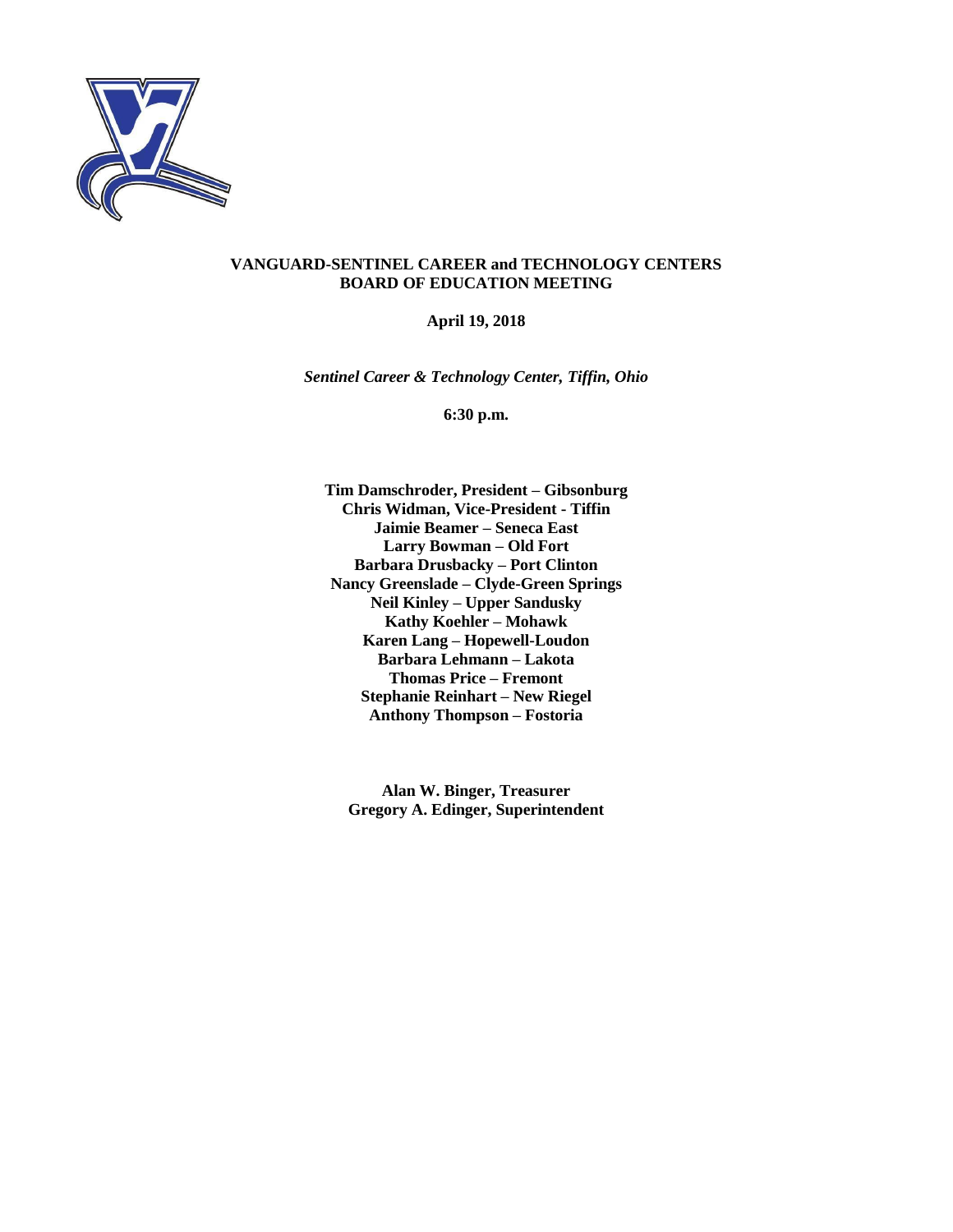### **VANGUARD-SENTINEL CAREER and TECHNOLOGY CENTERS BOARD OF EDUCATION**

# **CONTENTS**

#### **April 19, 2018**

- **Agenda - Summary**
- **Minutes of the Regular Meeting**
- **Fiscal Year Analysis**
- **Cash Reconciliation Report**
- **Financial Summary Report**
- **Investments Report**  $\bullet$
- **Check Payment Register**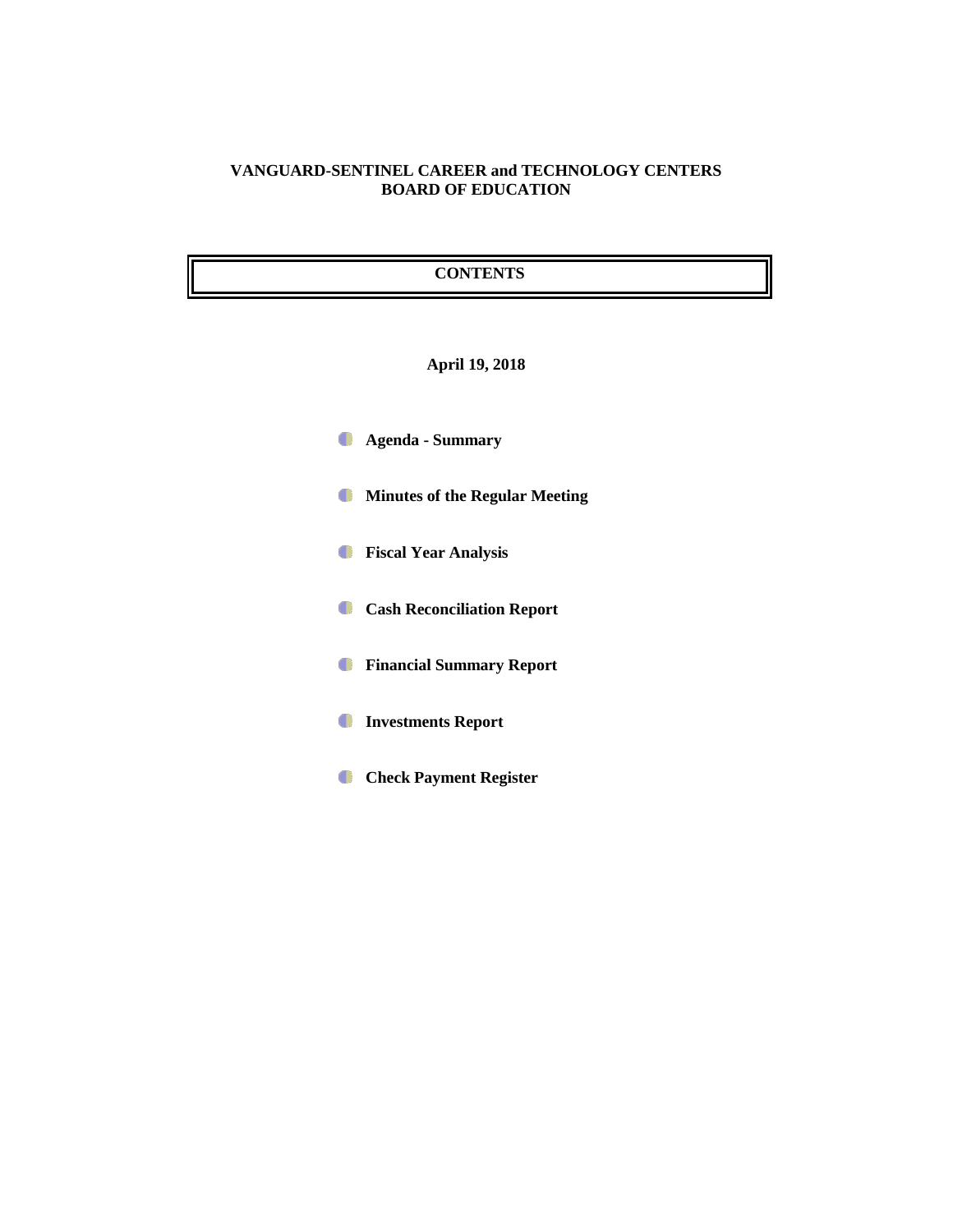#### **VANGUARD-SENTINEL CAREER & TECHNOLOGY CENTERS BOARD OF EDUCATION MEETING**

#### *Sentinel Career & Technology Center, Tiffin, Ohio* **April 19, 2018**

# **Regular Meeting Agenda**

- **A.** Call meeting to order Tim Damschroder, President
- **B.** Pledge of Allegiance to the Flag
- **C.** Roll Call
- **D.** Approve the minutes of the March 15, 2018 regular meeting.
- **E.** Administrative reports and discussion
- **F.** Approval of Agenda (Additions, deletions, movement of consent agenda items)

#### **G. Consent Agenda**

Superintendent's reports and recommendations

The Superintendent recommends that the Board of Education approve the Consent Agenda Items **G.1.** through **G.2.** Action by the Board of Education in "Adoption of the Consent Agenda" means that these items are adopted by one single motion unless a member of the Board or the Superintendent requests that any such item be removed from the consent agenda and voted upon separately.

#### **G.1. Personnel**

- a) Approve the following leaves without pay:
	- 1) Doug Frankart, SCTC Custodian, effective March 13-20, 2018 totaling 6 days consistent with FMLA.
	- 2) Christina Hoelzle, VTC Administrative Assistant, effective June 18-22, 2018, totaling 5 days.
- b) Accept the following staff resignations:
	- 1) Mindy Fick, VTC Marketing & Business Management instructor, effective June 30, 2018.
	- 2) Terrance Ritchie, VTC Computer Information & Support Services, effective June 30, 2018.
- c) Issue a one-year probationary certified teacher contract to Thomas Russell as Upper Sandusky H.S. Marketing Education instructor for the 2018-2019 school year \$36,000 annual salary, 10 days extended time at the daily rate of pay per the Collective Bargaining Agreement – pending proper credentials.
- d) Issue a one-year half-time probationary certified teacher contract to Terese Depinet as SCTC Cosmetology instructor for the 2018-2019 school year \$21,998 annual salary.
- e) Issue a one-year part-time classified contract to Terese Depinet as SCTC Cosmetology Educational Aide for the 2018-19 school year, Step 4 on the Aide salary schedule.
- f) Issue a grant funded Aspire Adult Education contract to Maria Guzman as Educational Aide, as assigned \$11.00 per hour for the remainder of the 2017-2018 school year.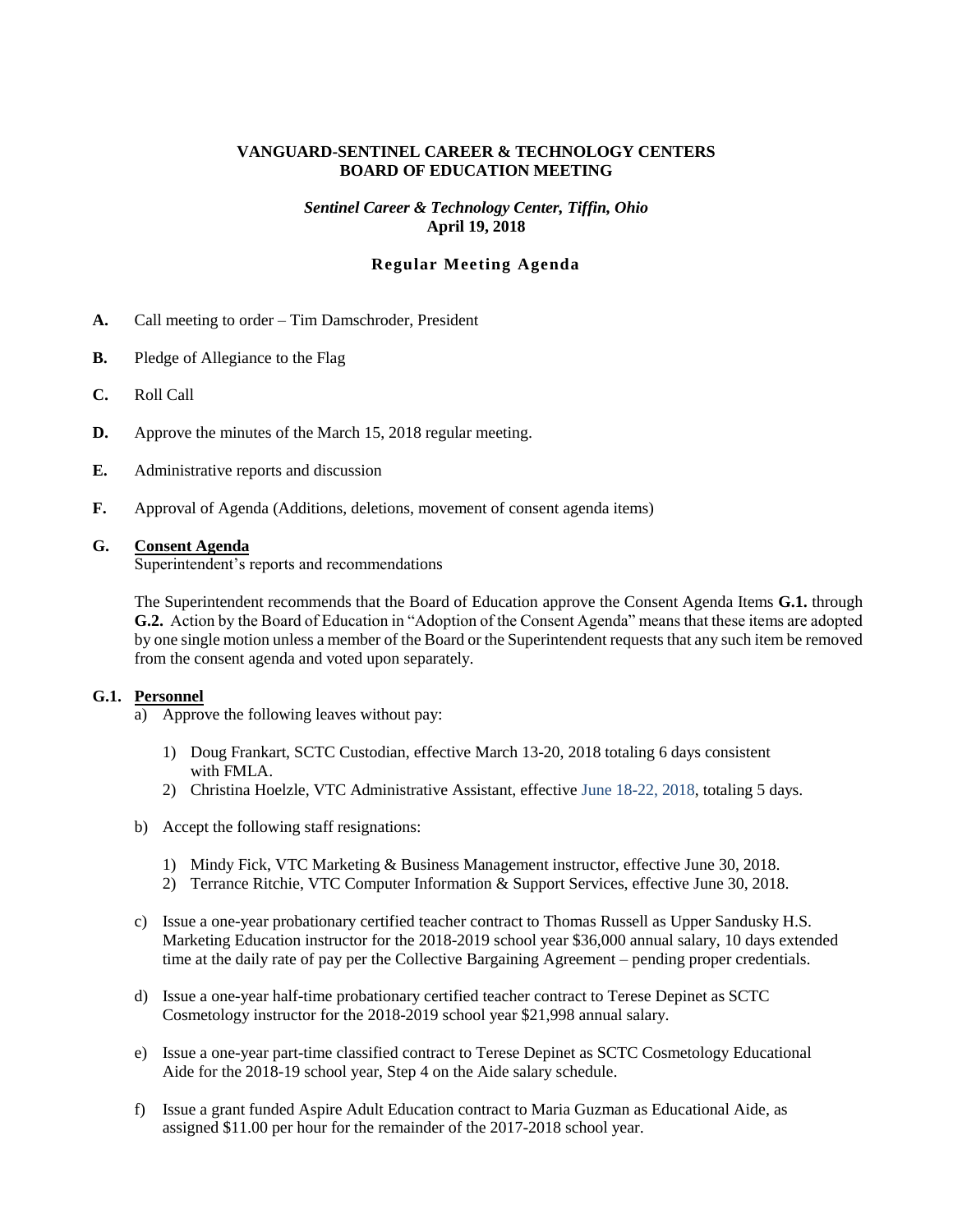#### **G.2. Donations**

- a) Two medical examination tables from Kurt Harrison, Fremont (VTC Medical/Health programs)
- b) Miscellaneous paint and supplies from PPG Industries, Inc., Brunswick (SCTC Collision Repair programs)
- c) One 1997 Chevrolet pick-up truck from Anthony Darr, Monroeville (VTC automotive programs)
- d) \$30.00 cash donation from Preston Atkins, Fremont (VTC Automotive Technology program)

#### **H**. **Financial Consent Agenda**

The Treasurer recommends that the Board of Education approve the Financial Consent Agenda Item **H.1.** Action by the Board of Education in "Adoption of the Consent Agenda" means that this item is adopted by a single motion unless a member of the Board or the Treasurer requests that any such item be removed from the consent consent agenda and voted upon separately.

#### **H.1. [Monthly Financial Reports](http://boe.vscc.k12.oh.us/Board%20of%20Education/Treasurer/April%202018/Treasurers%20Report%20April%202018.pdf)**

- a) Fiscal Year Analysis
- b) Fiscal Data Graphs
- c) Cash Reconciliation Report
- d) Financial Summary Report
- e) Investment Report
- f) Check Payment Register
- **I.** Non-Consent Action Item

#### **Facilities Projects Approval**

Accept the Sentinel CTC Building & Construction Trades program project bids and award a contract to ACI Construction Co., Inc., Alvada, OH, in the bid amount of \$1,225,000.00.

- **J.** Legislative Liaison Report
- **K.** Board Initiated Business
- **L** Executive Session
- **M.** Adjournment

Opportunities shall be given to the public to address regular or special meetings of the Board; however, the Board shall not be obligated to consider the problem or request of a petitioner unless the matter has been sent to each individual member of the Board of Education and the Superintendent of Schools in writing at least 48 hours in advance of the meeting, excluding Sundays and legal holidays.

**Next meeting: May 17, 2018 at the Administration Center**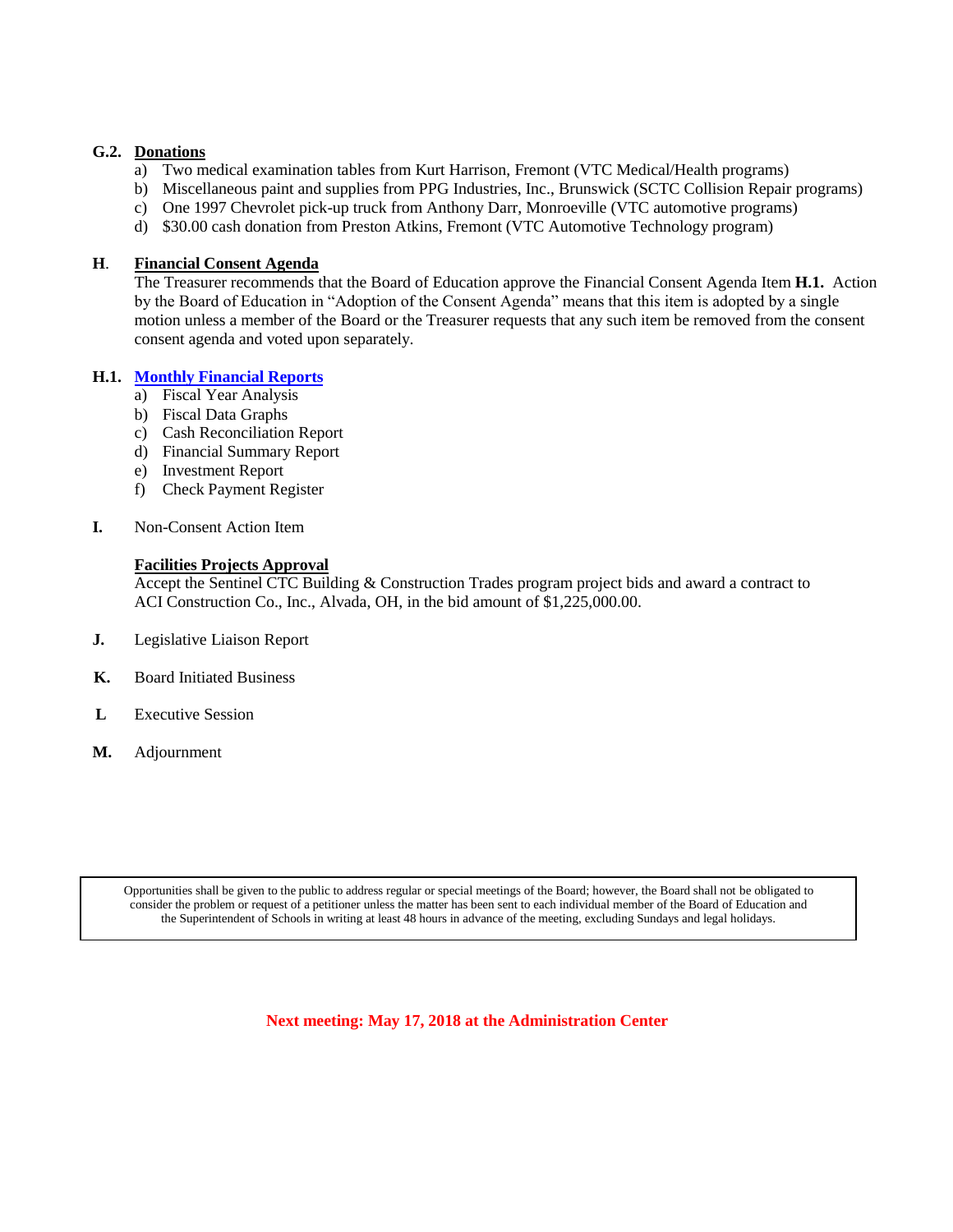# **VANGUARD-SENTINEL CAREER and TECHNOLOGY CENTERS BOARD OF EDUCATION**

### **MINUTES SUMMARY**

#### **March 15, 2018**

- **7851. Minutes of the February 15, 2018 regular meeting approved.**
- **7852. Agenda approved as presented.**
- **7853. Consent Agenda approved as presented: Personnel Program Assessment Service Agreement Donations**
- **7854. Financial Consent Agenda approved as presented: Monthly Financial Reports Accepting the Tax Rates and Amounts**
- **7855. Adjournment.**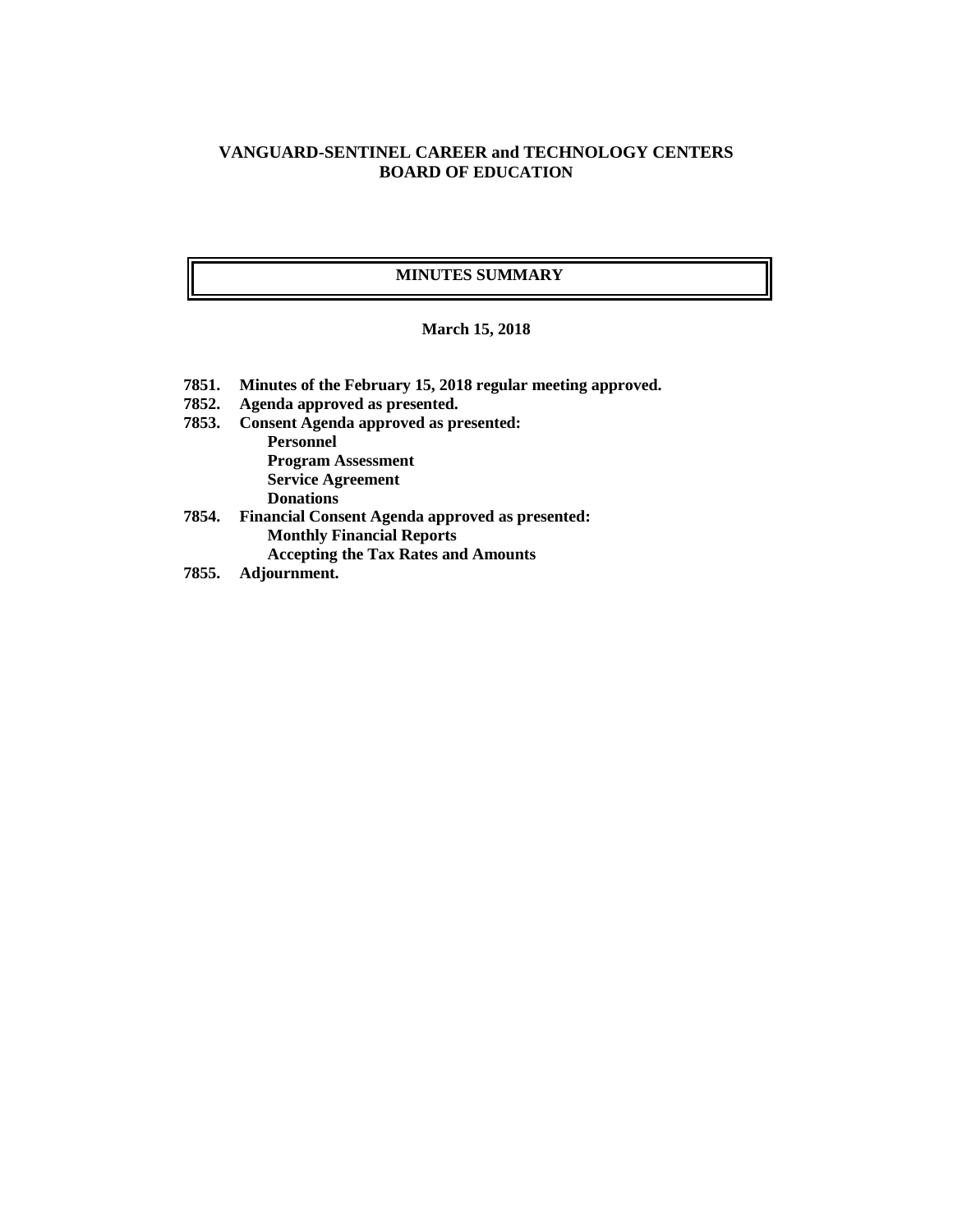# **MINUTES OF THE VANGUARD-SENTINEL CAREER AND TECHNOLOGY CENTERS BOARD OF EDUCATION REGULAR MEETING ADMINISTRATION CENTER, FREMONT, OHIO, MARCH 15, 2018**

**\_\_\_\_\_\_\_\_\_\_\_\_\_\_\_\_\_\_\_\_\_\_\_\_\_\_\_\_\_\_\_\_\_\_\_\_\_\_\_\_\_\_\_\_\_\_\_\_\_\_\_\_\_\_\_\_\_\_\_\_\_\_\_\_\_\_\_\_\_\_\_\_\_\_\_\_\_\_\_\_\_\_\_\_\_\_\_\_\_**

The Vanguard-Sentinel Career and Technology Centers Board of Education met for its organizational and regular meetings on Thursday, March 15, 2018 at 6:30 p.m. in the Administration Center, Fremont, Ohio.

The meeting was called to order by Mr. Tim Damschroder, President, at 6:33 p.m.

The Board recited the Pledge of Allegiance

The following members responded to roll call: Beamer, Bowman, Drusbacky, Greenslade, Kinley, Koehler, Lang, Lehmann, Price, Reinhart, Thompson, Widman, and Damschroder.

#### MOTION #7851

Beamer moved and Reinhart seconded the motion to approve the February 15, 2018 regular meeting minutes as presented. The vote on this motion was all "Yes" by Beamer, Reinhart, Bowman, Drusbacky, Greenslade, Kinley, Koehler, Lang, Lehmann, Price, Thompson, Widman, and Damschroder. A "No" vote was not heard. Motion carried.

Administrative reports and discussion

#### MOTION #7852

Beamer moved and Koehler seconded the motion to approve the Agenda (Additions, deletions, movement of consent agenda items) as presented. The vote on this motion was all "Yes" by Beamer, Koehler Bowman, Drusbacky, Greenslade, Kinley, Lang, Lehmann, Price, Reinhart, Thompson, Widman, and Damschroder. A "No" vote was not heard. Motion carried.

#### MOTION #7853

Beamer moved and Lang seconded the motion to approve the Consent Agenda as presented.

Superintendent's reports and recommendations.

The Superintendent recommends that the Board of Education approve the Consent Agenda Items G.1. through G.4. Action by the Board of Education in "Adoption of the Consent Agenda" means that these items are adopted by one single motion unless a member of the Board or the Superintendent requests that any such item be removed from the consent agenda and voted upon separately

#### Personnel

- a) Approve an unpaid leave of absence for Doug Frankart, SCTC Custodian, effective 2/12/18 2/16/18, 2/20/18 - 2/23/18 and 2/26/18 - 3/2/18 totaling 14 days and grant use of leave consistent with Family Medical Leave Act (FMLA) and in accordance with the Classified Staff Handbook.
- b) Approve the following certified contracts to work as assigned the remainder of the 2017-2018 school year:
	- 1) Special supplemental employees \$20.00/hr. Floyd Collins Mary Lonz
	- 2) Part-time Adult Education instructor \$18.50/hr. Maria Guzman Gregory Keiser Alisha Sheridan Michael Snell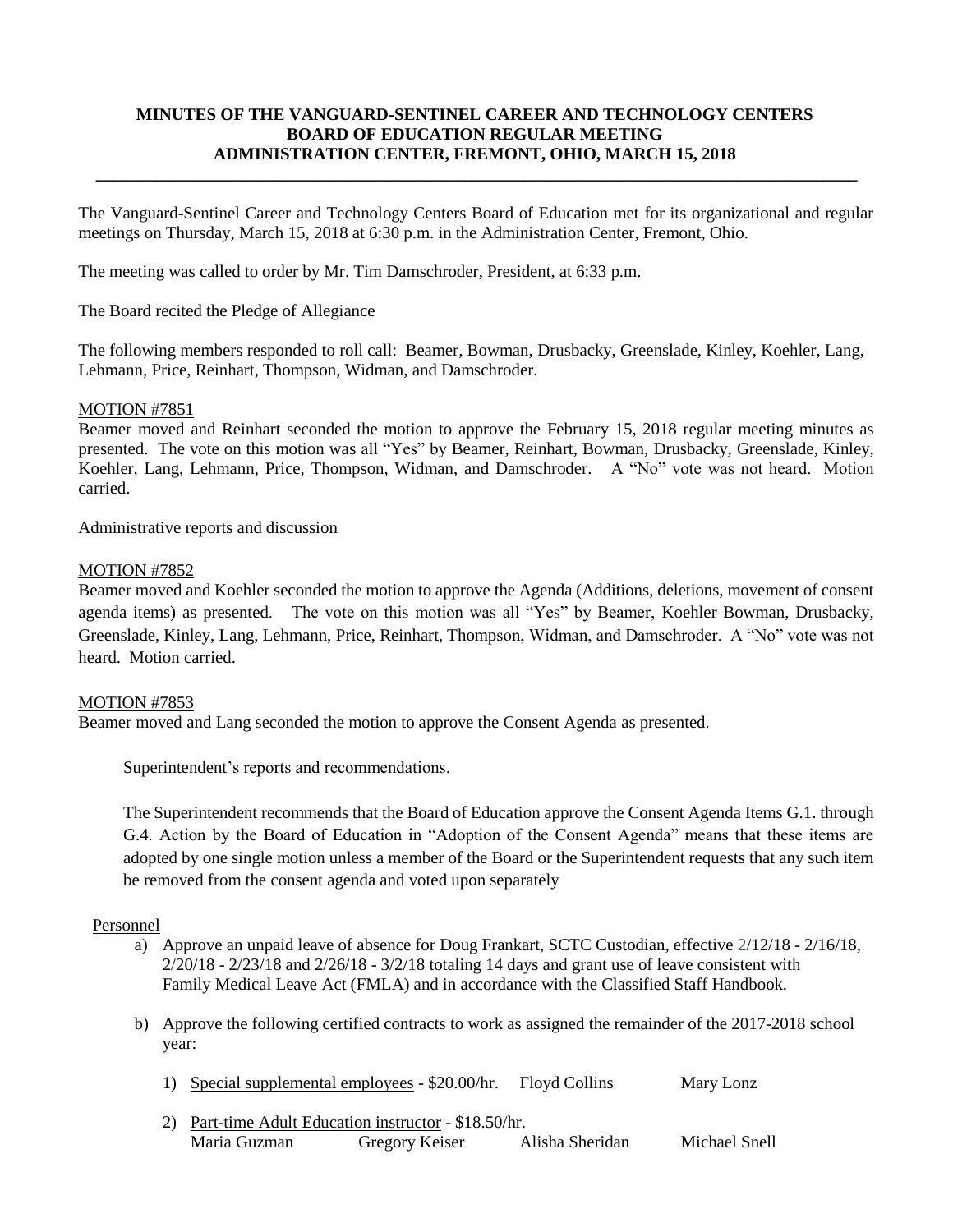c) Approve the following classified part-time contract to work as assigned for the 2017-2018 school year:

Classified Substitute Kim Lenhart

d) Approve the following grant funded Aspire Adult Education contract to work as assigned for the remainder of the 2017-2018 school year – pending proper credentials:

Adult Ed Aspire Educational Aide - \$11.00/hr. Nataliya Smith

#### Program Assessment

Approve the Independent Living program assessment portfolio as presented.

#### Service Agreement

Approve the Northern Ohio Education Computer Association (NOECA) contract for internet services for both campuses in the amount of \$22,320.00 per year for a five-year period July 1, 2018 – June 30, 2023.

#### **Donations**

- a) Multiple electrical panels with breakers from Mohawk Supply, Inc., Tiffin (SCTC Electrical Trades)
- b) \$1,000.00 from Quality Steel Corp., Cleveland (VTC Welding)

The vote on this motion was all "Yes" by Beamer, Lang, Bowman, Drusbacky, Greenslade, Kinley, Koehler, Lehmann, Price, Reinhart, Thompson, Widman, and Damschroder. A "No" vote was not heard. Motion carried.

#### MOTION #7854

Beamer moved and Reinhart seconded the motion to approve the Financial Consent Agenda as presented.

#### Financial Consent Agenda

The Treasurer recommends that the Board of Education approve the Financial Consent Agenda Item **H.1.** and **H.2.** Action by the Board of Education in "Adoption of the Consent Agenda" means that this item is adopted by a single motion unless a member of the Board or the Treasurer requests that any such item be removed from the consent agenda and voted upon separately.

#### [Monthly Financial Reports](http://boe.vscc.k12.oh.us/Board%20of%20Education/Treasurer/Mar%2018/Treasurers%20Report%20Mar%2018.pdf)

- a) Fiscal Year Analysis
- b) Fiscal Data Graphs
- c) Cash Reconciliation Report
- d) Financial Summary Report
- e) Investment Report
- f) Check Payment Register

### Accepting the Tax Rates and Amounts

### A RESOLUTION ACCEPTING THE AMOUNTS AND RATES AS DETERMINED BY THE BUDGET COMMISSION AND AUTHORIZING THE NECESSARY TAX LEVIES AND CERTIFYING THEM TO THE COUNTY AUDITOR BY THE VANGUARD-SENTINEL CAREER & TECHNOLOGY CENTERS BOARD OF EDUCATION

WHEREAS, This Board of Education in accordance with the provisions of law has previously adopted a Tax Budget for the next succeeding fiscal year commencing July 1, 2018; and

WHEREAS, The Budget Commission of Sandusky County, Ohio, has certified its action thereon to this Board together with an estimate by the County Auditor of the rate of each tax necessary to be levied by this Board, and what part thereof is without, and what part within, the ten mill limitation; therefore, be it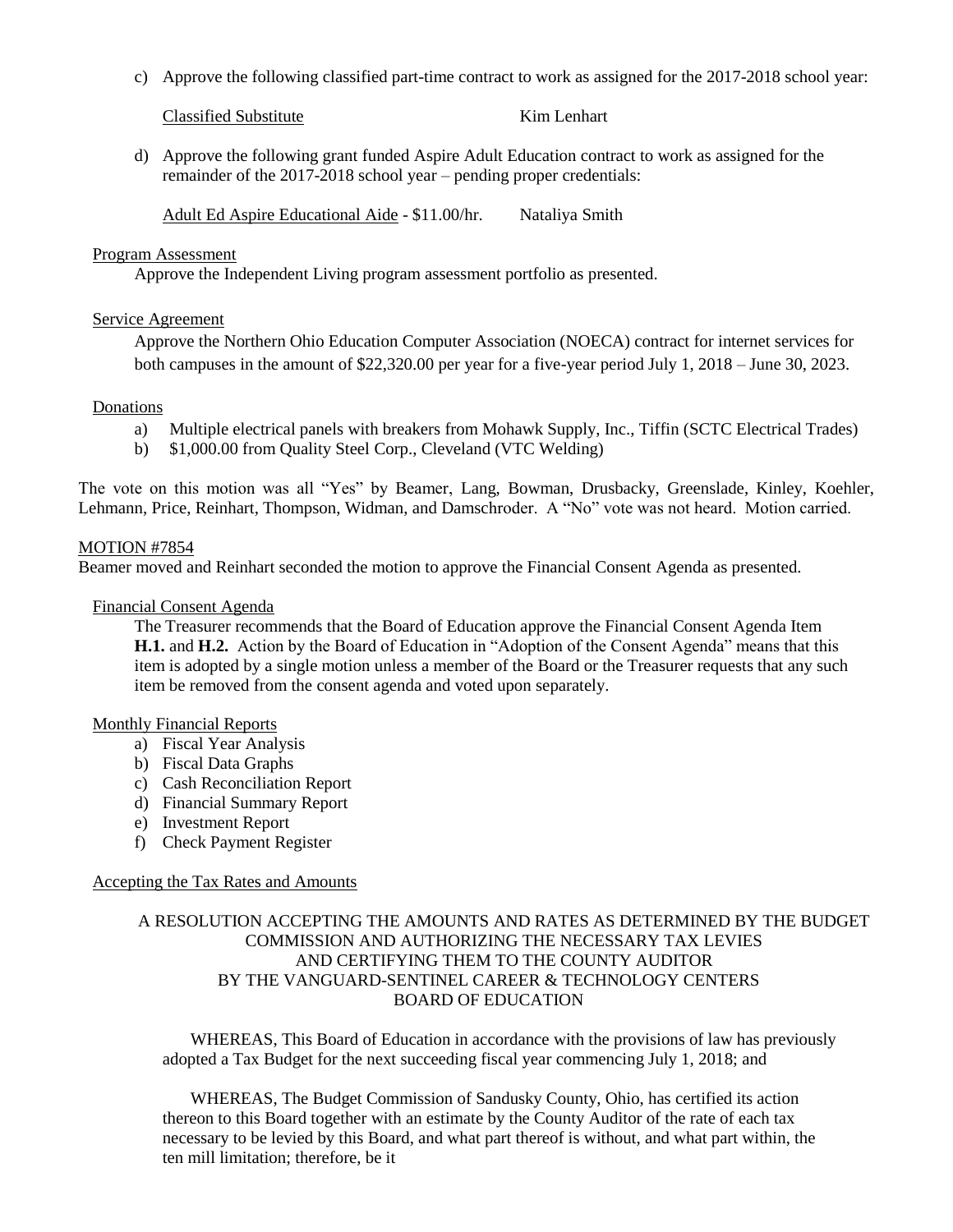RESOLVED, By the Board of Education of the Vanguard Sentinel Career & Technology Centers School District, Sandusky County, Ohio, that the amounts and rates, as determined by the Budget Commission in its certification, be and the same are hereby accepted; and be it further

RESOLVED, That there be and is hereby levied on the tax duplicate of said School District the rate of each tax necessary to be levied within and without the ten mill limitation as follows: General Fund  $-1.60$  mills outside the ten mill limit with \$5,184,583.00 as the amount to be derived; and be it further

RESOLVED, That the Treasurer of this Board be and he is hereby directed to certify a copy of this resolution to the County Auditor of said County.

The vote on this motion was all "Yes" by Beamer, Reinhart, Bowman, Drusbacky, Greenslade, Kinley, Koehler, Lang, Lehmann, Price, Thompson, Widman, and Damschroder. A "No" vote was not heard. Motion carried.

Non-Consent Action Item - none

Legislative Liaison Report – none

Board Initiated Business – none

Executive Session - none

#### MOTION #7855

Beamer moved and Koehler seconded the motion to adjourn the meeting. The vote on this motion was all "Yes" by Beamer, Koehler, Bowman, Drusbacky, Greenslade, Kinley, Lang, Lehmann, Price, Reinhart, Thompson, Widman, and Damschroder. A "No" vote was not heard. Motion carried.

Meeting adjourned at 7:40 p.m.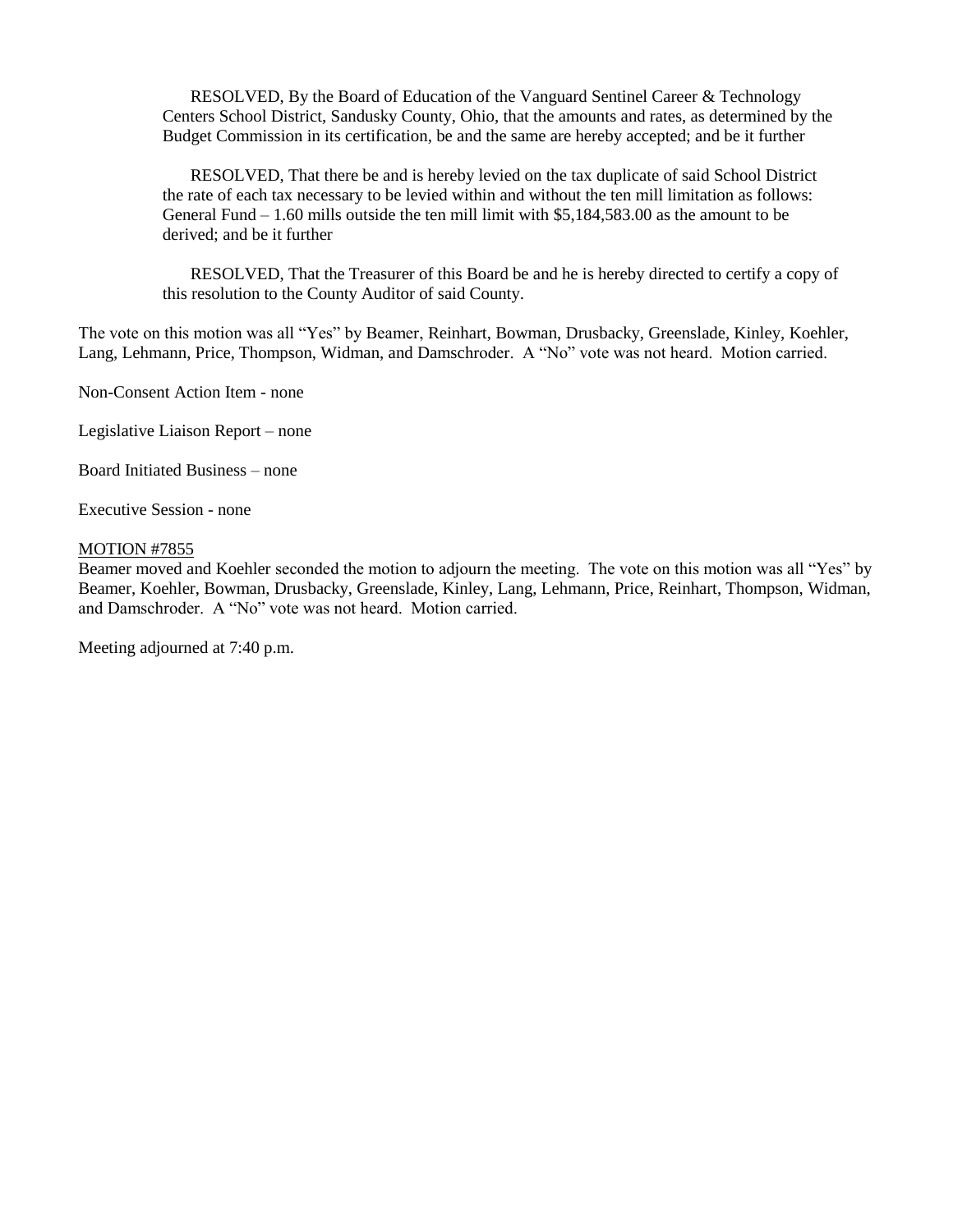# *VANGUARD-SENTINEL CAREER & TECHNOLOGY CENTERS - FISCAL YEAR ANALYSIS*

GENERAL FUND AS OF MARCH 31, 2018

|                                      | <b>FY 18</b>     | FY 18 YTD     | % OF         | <b>FY 17</b>  | FY 17 YTD     | % OF         | % OF CHANGE     |
|--------------------------------------|------------------|---------------|--------------|---------------|---------------|--------------|-----------------|
|                                      | <b>ESTIMATED</b> | <b>ACTUAL</b> | <b>TOTAL</b> | <b>ACTUAL</b> | <b>ACTUAL</b> | <b>TOTAL</b> | <b>FY 17 TO</b> |
|                                      |                  |               |              |               |               |              | <b>FY 18</b>    |
| BEGINNING CASH BALANCE (7/1/17)      |                  | \$10,163,248  |              |               | \$8,573,379   |              |                 |
|                                      |                  |               |              |               |               |              |                 |
| R.E. TAXES                           | \$4,605,990      | \$4,622,212   | 100.4%       | \$4,560,386   | \$4,547,720   | 99.7%        | 1.6%            |
| <b>INTEREST</b>                      | \$186,000        | \$171,412     | 92.2%        | \$181,847     | \$123,070     | 67.7%        | 39.3%           |
| OTHER LOCAL SOURCES                  | \$465,458        | \$347,635     | 74.7%        | \$442,318     | \$272,737     | 61.7%        | 27.5%           |
| <b>FOUNDATION</b>                    | \$8,450,196      | \$6,534,688   | 77.3%        | \$8,800,121   | \$6,698,624   | 76.1%        | $-2.4%$         |
| HOMESTEAD AND ROLLBACK               | \$613,464        | \$309,734     | 50.5%        | \$608,897     | \$342,926     | 56.3%        | $-9.7%$         |
| OTHER STATE SOURCES                  | \$80,000         | \$85,081      | 106.4%       | \$79,592      | \$79,592      | 100.0%       | 6.9%            |
| TRANSFERS & ADVANCES IN              | \$142,157        | \$43,986      | 30.9%        | \$30,000      | \$30,000      | 100.0%       | 46.6%           |
|                                      |                  |               |              |               |               |              |                 |
| <b>TOTAL REVENUE</b>                 | \$14,543,265     | \$12,114,748  | 83.3%        | \$14,703,161  | \$12,094,669  | 82.3%        | 0.2%            |
|                                      |                  |               |              |               |               |              |                 |
| <b>SALARIES</b>                      | \$6,820,833      | \$4,943,144   | 72.5%        | \$6,480,766   | \$4,807,211   | 74.2%        | 2.8%            |
| <b>FRINGE BENEFITS</b>               | \$2,493,524      | \$1,866,361   | 74.8%        | \$2,281,310   | \$1,754,400   | 76.9%        | 6.4%            |
| <b>PURCHASED SERVICES</b>            | \$2,292,422      | \$1,010,986   | 44.1%        | \$1,376,650   | \$945,653     | 68.7%        | 6.9%            |
| <b>SUPPLIES</b>                      | \$1,727,033      | \$950,819     | 55.1%        | \$981,586     | \$823,780     | 83.9%        | 15.4%           |
| CAPITAL OUTLAY                       | \$506,372        | \$161,888     | 32.0%        | \$348,374     | \$271,800     | 78.0%        | $-40.4%$        |
| <b>OTHER EXPENDITURES</b>            | \$244,403        | \$159,066     | 65.1%        | \$193,299     | \$170,497     | 88.2%        | $-6.7%$         |
| TRANSFERS AND ADVANCES OUT           | \$1,459,321      | \$35,500      | 2.4%         | \$1,453,307   | \$35,986      | 2.5%         | $-1.4%$         |
|                                      |                  |               |              |               |               |              |                 |
| <b>FYTD EXPENDABLE</b>               | \$15,543,909     | \$9,127,764   |              | \$13,115,292  | \$8,809,327   |              | 3.6%            |
| <b>LESS: PRIOR YEAR ENCUMBRANCES</b> | (\$503,376)      |               |              |               |               |              |                 |
| <b>TOTAL APPROPRIATIONS</b>          | \$15,040,533     |               |              |               |               |              |                 |
| PERCENT EXPENDED AND ENCUMBERED      |                  |               | 63.6%        |               |               | 71.5%        |                 |
|                                      |                  |               |              |               |               |              |                 |
| REVENUE OVER (UNDER) EXPENDITURES    | (\$497,268)      | \$2,986,984   |              |               | \$3,285,342   |              |                 |
|                                      |                  |               |              |               |               |              |                 |
| ENDING CASH BALANCE (3/31/xx)        |                  | \$13,150,232  |              |               | \$11,858,721  |              |                 |
|                                      |                  |               |              |               |               |              |                 |
| <b>OUTSTANDING ENCUMBRANCES</b>      |                  | \$750,848     |              |               | \$925,270     |              |                 |
| UNENCUMBERED CASH BALANCE            |                  |               |              |               | \$10,933,451  |              |                 |
|                                      |                  | \$12,399,384  |              |               |               |              |                 |
|                                      |                  |               |              |               |               |              |                 |
| <b>TRUE CASH DAYS</b>                |                  | 301           |              |               | 304           |              |                 |

DATED: APRIL 19, 2018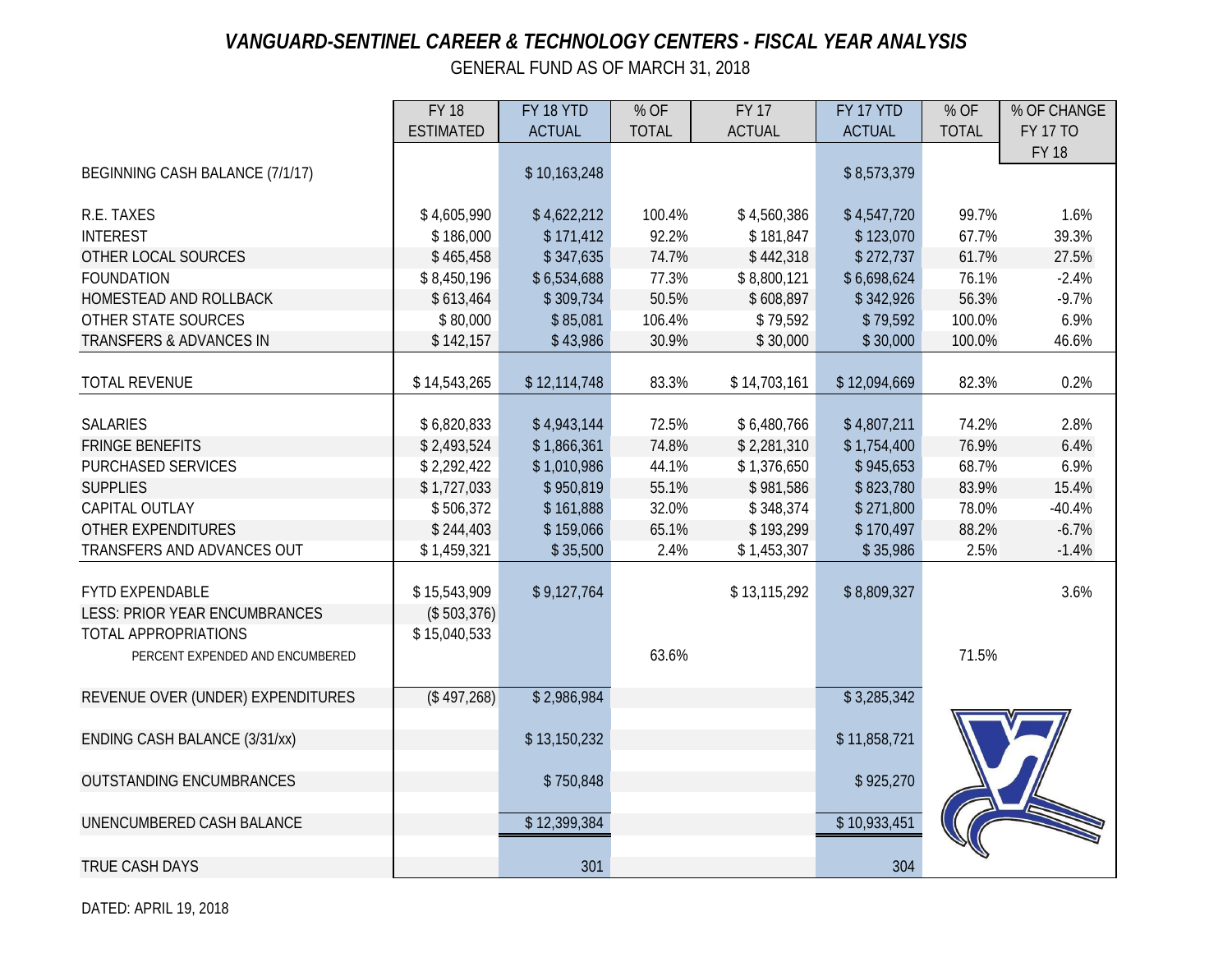# **VANGUARD-SENTINEL CAREER & TECHNOLOGY CENTERS FISCAL DATA - GENERAL FUND AS OF 3/31/18**

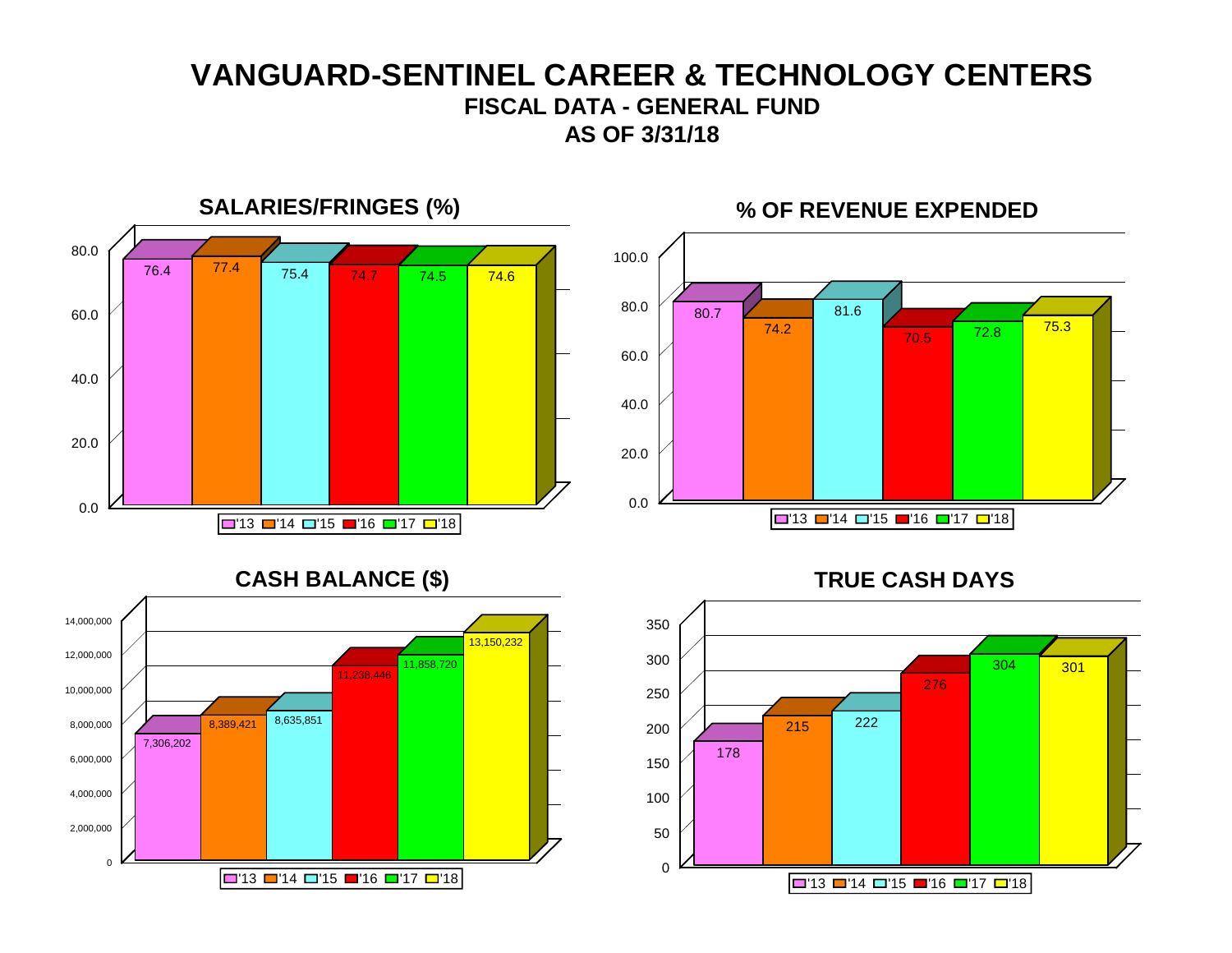*Vanguard-Sentinel Career and Technology Centers*

# *Cash Reconciliation Report*

#### *31-Mar-18*

| <b>BOOK BALANCE</b>                                                                                                                                                                                                                                                                                                         |                                                                                                                                                                            |                 | \$20.322.510.14 |
|-----------------------------------------------------------------------------------------------------------------------------------------------------------------------------------------------------------------------------------------------------------------------------------------------------------------------------|----------------------------------------------------------------------------------------------------------------------------------------------------------------------------|-----------------|-----------------|
| NORTHWEST SAVINGS BANK #0044112238<br>TRISTATE CAPITAL #220000574<br>FIRST AMERICAN MONEY MARKET/REDTREE<br>OLD FORT MONEY MARKET #7722648<br>OLD FORT CHECKING #7203607<br>OLD FORT SWEEP #703840<br>STAR OHIO                                                                                                             | \$13,213.97<br>\$0.67<br>\$4,627.93<br>\$1,999,871.68<br>\$54.75<br>\$265,808.24<br>\$2,010,374.09                                                                         |                 |                 |
|                                                                                                                                                                                                                                                                                                                             |                                                                                                                                                                            | \$4,293,951.33  |                 |
| INVESTMENTS                                                                                                                                                                                                                                                                                                                 |                                                                                                                                                                            | \$16,194,263.59 |                 |
| CASH IN TRANSIT<br>REC #190007 (PayForlt 3/31/18)<br>REC #19038 (Credit Card Portion)                                                                                                                                                                                                                                       | \$90.00<br>\$358.22                                                                                                                                                        | \$448.22        |                 |
| PETTY CASH                                                                                                                                                                                                                                                                                                                  |                                                                                                                                                                            | \$75.00         |                 |
| <b>CHANGE FUNDS</b><br><b>VTC CASHIER</b><br><b>VTC CAFETERIA</b><br><b>VTC CULINARY ARTS</b><br><b>VTC COSMETOLOGY</b><br><b>SCTC CASHIER</b><br><b>SCTC COSMETOLOGY</b><br><b>VTC CORNER STORE</b><br><b>SCTC FOOD SERVICE</b>                                                                                            | \$30.00<br>\$284.00<br>\$100.00<br>\$40.00<br>\$38.00<br>\$50.00<br>\$30.00<br>\$45.00                                                                                     | \$617.00        |                 |
| TOTAL                                                                                                                                                                                                                                                                                                                       |                                                                                                                                                                            | \$20,489,355.14 |                 |
| PAYROLL OUTSTANDING<br>BUDGETARY OUTSTANDING                                                                                                                                                                                                                                                                                | (\$9,455.06)<br>(\$35,758.91)                                                                                                                                              |                 |                 |
|                                                                                                                                                                                                                                                                                                                             |                                                                                                                                                                            | (\$45,213.97)   |                 |
|                                                                                                                                                                                                                                                                                                                             |                                                                                                                                                                            | \$20,444,141.17 |                 |
| STRS IN TRANSIT<br>SAN-OTT IN TRANSIT<br>VSP-VISION<br>SERS IN TRANSIT<br>SCHOOL DISTRICT INCOME TAX<br>AMERICAN FIDELITY<br>AMERICAN FIDELITY<br>ANNUITIES<br>457'S<br>FEDERAL TAX<br>STATE TAX<br>STATE SALES TAX (Not charged to bank)<br>FREMONT WITHHOLDING-RITA<br><b>FINDLAY CITY TAX</b><br>CITY TAXES-OTHER CITIES | \$0.00<br>(\$118,084.00)<br>\$0.00<br>\$0.00<br>\$0.00<br>\$0.00<br>\$0.00<br>\$0.00<br>\$0.00<br>\$0.00<br>\$0.00<br>(\$249.43)<br>(\$2,653.14)<br>\$0.00<br>$(\$644.46)$ |                 |                 |
|                                                                                                                                                                                                                                                                                                                             |                                                                                                                                                                            | (\$121,631.03)  |                 |
|                                                                                                                                                                                                                                                                                                                             |                                                                                                                                                                            |                 | \$20.322.510.14 |



**Treasurer**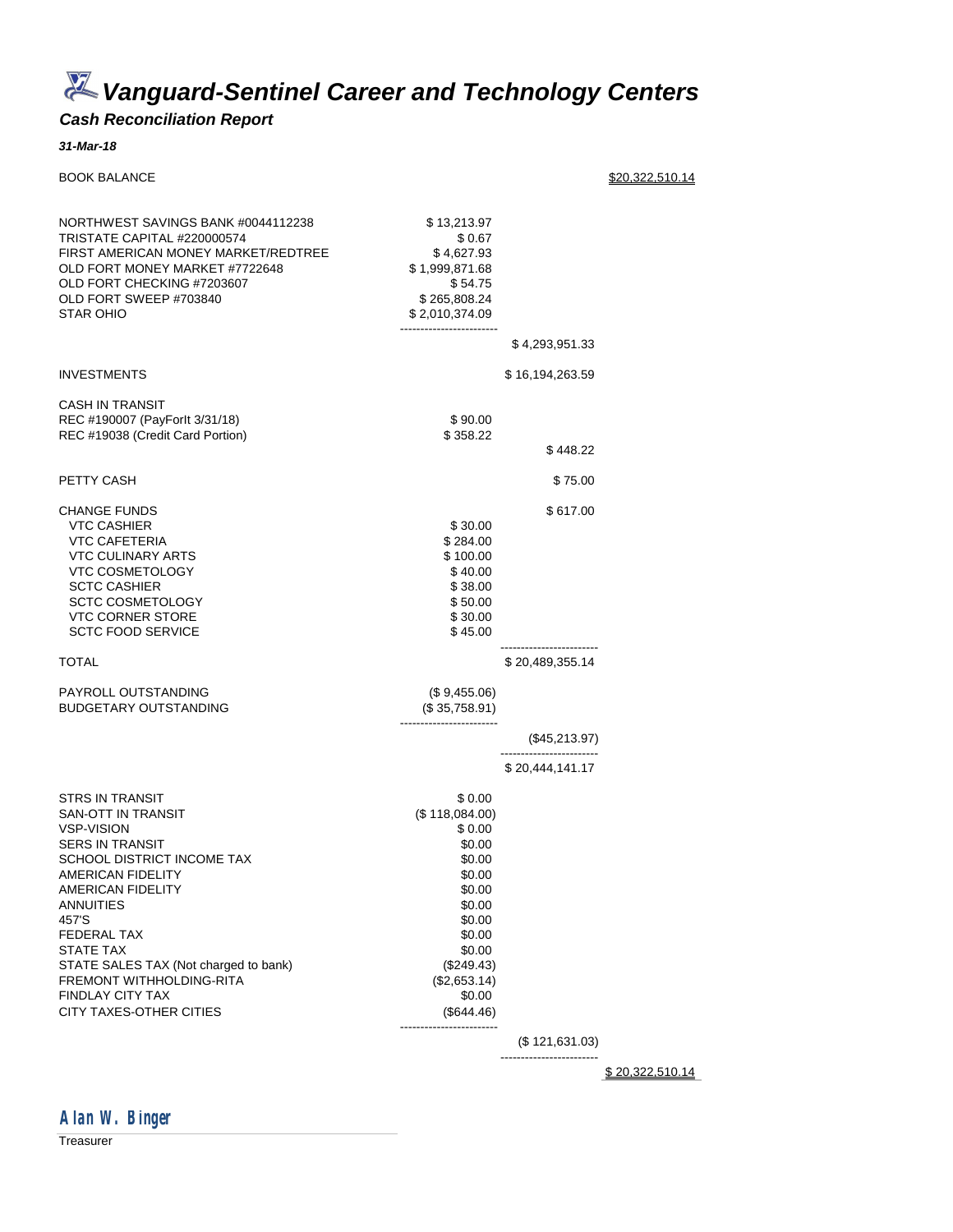| Fund # | Fund Description<br>Begin Balance        | MTD Receipts                                         | <b>FYTD</b><br>Receipts | <b>MTD</b><br>Expenditures | <b>FYTD</b><br>Expenditures | Current<br>Fund Balance | Current<br>Encumbrances | Unencumbered Bank<br>Fund Balance Code |
|--------|------------------------------------------|------------------------------------------------------|-------------------------|----------------------------|-----------------------------|-------------------------|-------------------------|----------------------------------------|
|        | 001 0000 GENERAL FUND<br>10, 163, 247.81 | 2,908,641.96                                         | 12,114,747.75           | 945,475.47                 | 9,127,764.24                | 13, 150, 231.32         | 750,847.78              | 12,399,383.54                          |
|        | 615,909.28                               | 001 9000 BUDGET STABILIZATION RESERVE FUND<br>0.00   | 0.00                    | 0.00                       | 0.00                        | 615,909.28              | 0.00                    | 615,909.28                             |
|        | 2,020,577.00                             | 003 0000 PERMANENT IMPROVEMENT FUND<br>8,000.00      | 16,000.00               | 17,189.80                  | 1,448,193.11                | 588,383.89              | 137,845.02              | 450,538.87                             |
|        | 3,290,000.00                             | 003 9023 QUALIFIED SCHOOL CONSTRUCTION BONDS<br>0.00 | 0.00                    | 0.00                       | 385,000.00                  | 2,905,000.00            | 0.00                    | 2,905,000.00                           |
|        | 006 0000 CAFETERIA FUND<br>75,829.23     | 13,986.59                                            | 94,327.52               | 14,072.90                  | 105,130.25                  | 65,026.50               | 30,683.57               | 34, 342.93                             |
|        | 109,484.80                               | 007 9100 POLTER AUTOMOTIVE TRUST<br>0.00             | 0.00                    | 0.00                       | 0.00                        | 109,484.80              | 0.00                    | 109,484.80                             |
|        | 0.00                                     | 009 0000 UNIFORM SUPPLY FUND<br>0.00                 | 5,498.50                | 0.00                       | 0.00                        | 5,498.50                | 0.00                    | 5,498.50                               |
|        | 009 9101 USS - VTC SUPPLIES<br>53.41     | 0.00                                                 | 23.75                   | 81.73                      | 81.73                       | $4.57-$                 | 0.00                    | $4.57-$                                |
|        | $36.74-$                                 | 009 9102 USS - VTC EARLY CHILDHOOD<br>0.00           | 435.75                  | 0.00                       | 228.25                      | 170.76                  | 0.00                    | 170.76                                 |
|        | $26.55 -$                                | 009 9103 USS - VTC CULINARY ARTS<br>0.00             | 640.00                  | 0.00                       | 808.87                      | $195.42-$               | 0.00                    | $195.42-$                              |
|        | 228.79                                   | 009 9104 USS - VTC DIGITAL TECHNOLOGY<br>0.00        | 0.00                    | 0.00                       | 0.00                        | 228.79                  | 0.00                    | 228.79                                 |
|        | 3,048.88                                 | 009 9105 USS - VTC COSMETOLOGY<br>0.00               | 974.00                  | 0.00                       | 863.50                      | 3,159.38                | 0.00                    | 3,159.38                               |
|        | 0.00                                     | 009 9106 USS - VTC CBI/EXPLORATION<br>0.00           | 429.00                  | 0.00                       | 2,003.94                    | $1,574.94-$             | 0.00                    | $1,574.94-$                            |
|        | $1,831.07-$                              | 009 9201 USS - SCTC SUPPLIES<br>433.28               | 2,517.10                | 63.74                      | 4,514.13                    | $3,828.10-$             | 0.00                    | $3,828.10-$                            |
|        | 223.74                                   | 009 9202 USS - SCTC AGRICULTURE<br>60.00             | 682.00                  | 0.00                       | 0.00                        | 905.74                  | 1,000.00                | $94.26 -$                              |
|        | 723.49                                   | 009 9203 USS - SCTC INDEPENDENT LIVING/HORT<br>0.00  | 190.00                  | 0.00                       | 0.00                        | 913.49                  | 600.00                  | 313.49                                 |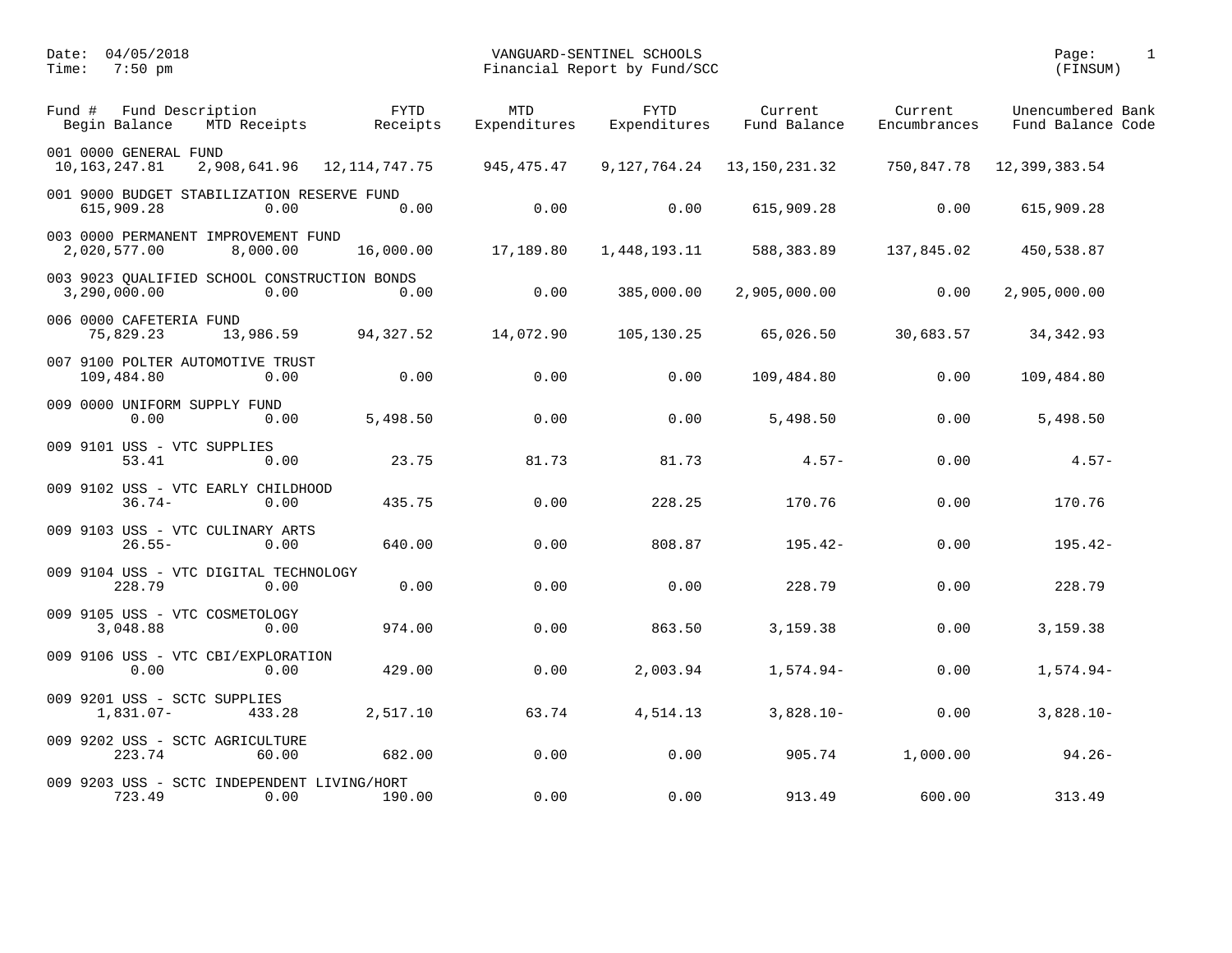| Fund Description<br>Fund #<br>Begin Balance            | MTD Receipts | <b>FYTD</b><br>Receipts | <b>MTD</b><br>Expenditures | <b>FYTD</b><br>Expenditures | Current<br>Fund Balance | Current<br>Encumbrances | Unencumbered Bank<br>Fund Balance Code |
|--------------------------------------------------------|--------------|-------------------------|----------------------------|-----------------------------|-------------------------|-------------------------|----------------------------------------|
| 009 9204 USS - SCTC HEALTH CAREERS<br>1,212.60         | 0.00         | 3,355.00                | 0.00                       | 3,466.40                    | 1,101.20                | 0.00                    | 1,101.20                               |
| 009 9205 USS - SCTC CULINARY ARTS<br>314.78            | 10.00        | 310.00                  | 0.00                       | 445.00                      | 179.78                  | 0.00                    | 179.78                                 |
| 009 9206 USS - SCTC COLLISION REPAIR<br>$120.60 -$     | 6.70         | 147.40                  | 0.00                       | 0.00                        | 26.80                   | 0.00                    | 26.80                                  |
| 009 9207 USS - SCTC BUILDING CONSTRUCTION<br>128.00    | 0.00         | $128.00 -$              | 0.00                       | 0.00                        | 0.00                    | 0.00                    | 0.00                                   |
| 009 9208 USS - SCTC PRECISION MACHINE<br>0.00          | 0.00         | 25.75                   | 0.00                       | 0.00                        | 25.75                   | 0.00                    | 25.75                                  |
| 009 9209 USS - SCTC WELDING<br>$9.51 -$                | 0.00         | 1,852.65                | 0.00                       | 3,499.88                    | $1,656.74-$             | 0.00                    | $1,656.74-$                            |
| 009 9210 USS - SCTC COSMETOLOGY<br>$773.02 -$          | 70.00        | 300.00                  | 0.00                       | 411.33                      | $884.35 -$              | 0.00                    | $884.35-$                              |
| 010 0000 OSFC PROJECT CONSTRUCTION FUND<br>0.00        | 0.00         | 0.00                    | 0.00                       | 0.00                        | 0.00                    | 0.00                    | 0.00                                   |
| 011 0000 CUSTOMER SERVICE<br>78.27                     | 0.00         | 0.00                    | 0.00                       | 0.00                        | 78.27                   | 0.00                    | 78.27                                  |
| 011 9000 CONNECT PROFESSIONAL DEVELOPMENT FUND<br>0.00 | 0.00         | 0.00                    | 0.00                       | 0.00                        | 0.00                    | 0.00                    | 0.00                                   |
| 011 9110 CS - VTC AUTO TECH<br>12,900.68               | 38.62        | 3,160.01                | 904.46                     | 3,997.26                    | 12,063.43               | 4,097.11                | 7,966.32                               |
| 011 9120 CS - VTC BUILDING TRADES<br>49,659.08         | 375.38       | 256.36                  | 483.08                     | 2,821.45                    | 47,093.99               | 734.62                  | 46, 359. 37                            |
| 011 9130 CS - VTC COLLISION REPAIR<br>442.99           | 315.33       | 4,966.11                | 377.42                     | 3,554.16                    | 1,854.94                | 1.00                    | 1,853.94                               |
| 011 9140 CS - VTC COSMETOLOGY<br>43, 413. 78           | 445.57       | 1,929.33                | 136.48                     | 2,591.41                    | 42,751.70               | 1.00                    | 42,750.70                              |
| 011 9150 CS - VTC CULINARY ARTS<br>5,160.22            | 949.94       | 6,494.74                | 615.42                     | 4, 174. 21                  | 7,480.75                | 3,001.00                | 4,479.75                               |
| 011 9160 CS - VTC DEA<br>1,074.97                      | 0.00         | 0.00                    | 0.00                       | 0.00                        | 1,074.97                | 1.00                    | 1,073.97                               |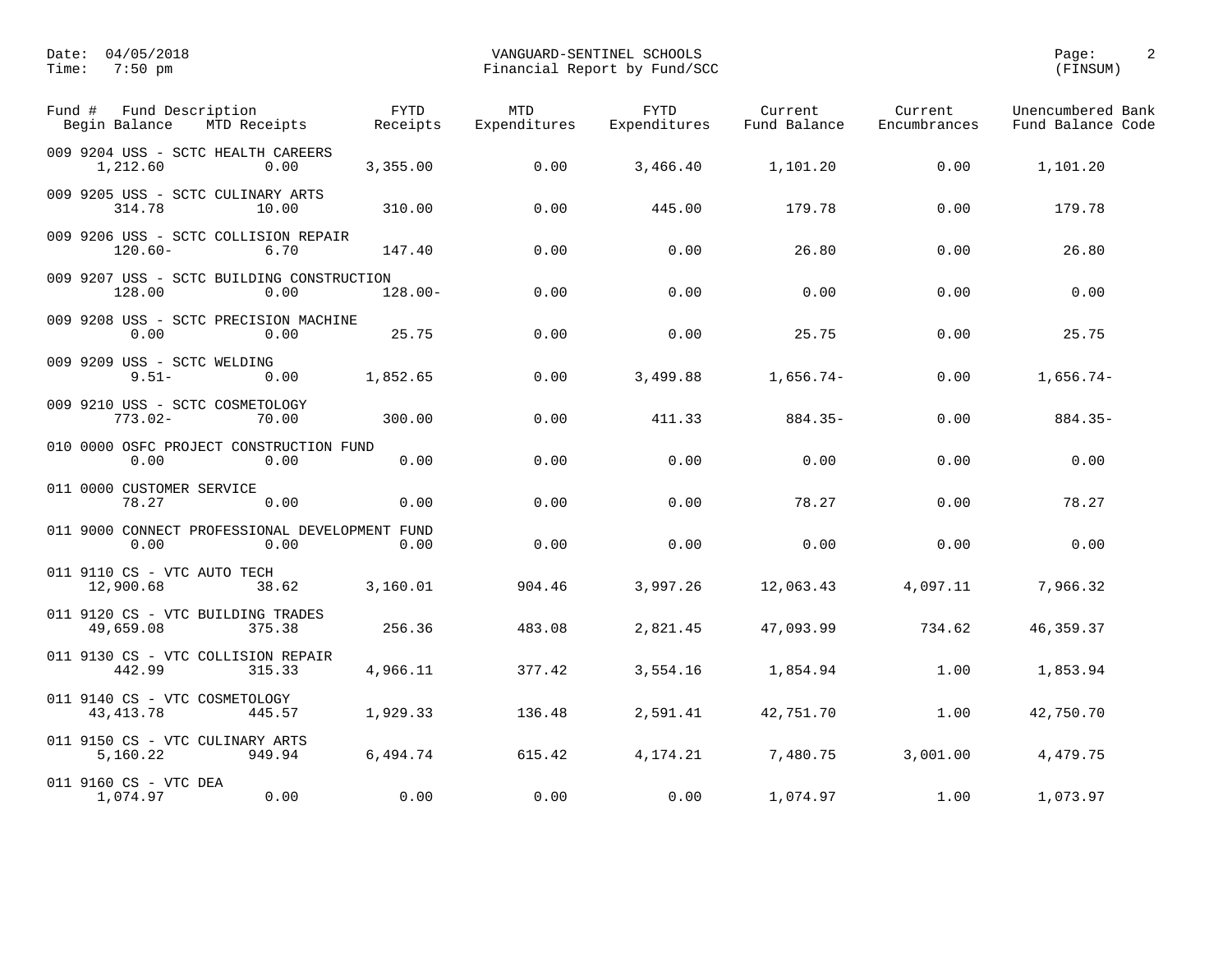| Fund Description<br>Fund #<br>Begin Balance<br>MTD Receipts  | <b>FYTD</b><br>Receipts | <b>MTD</b><br>Expenditures | <b>FYTD</b><br>Expenditures | Current<br>Fund Balance | Current<br>Encumbrances | Unencumbered Bank<br>Fund Balance Code |
|--------------------------------------------------------------|-------------------------|----------------------------|-----------------------------|-------------------------|-------------------------|----------------------------------------|
| 011 9165 CS - VTC EARLY CHILDHOOD<br>10,930.68<br>230.00     | 7,195.83                | 688.45                     | 3,617.00                    | 14,509.51               | 1.00                    | 14,508.51                              |
| 011 9170 CS - VTC ELECTRICAL TRADES<br>9,373.90<br>0.00      | 0.00                    | 0.00                       | 0.00                        | 9,373.90                | 1.00                    | 9,372.90                               |
| 011 9175 CS - VTC ETR<br>0.00<br>84.68                       | 0.00                    | 0.00                       | 0.00                        | 84.68                   | 1.00                    | 83.68                                  |
| 011 9180 CS - VTC INDEPENDENT LIVING<br>173.93<br>0.00       | 0.00                    | 0.00                       | 0.00                        | 173.93                  | 201.00                  | $27.07 -$                              |
| 011 9190 CS - VTC WELDING<br>4,720.71<br>0.00                | 0.00                    | 0.00                       | 0.00                        | 4,720.71                | 1,001.00                | 3,719.71                               |
| 011 9210 CS - SCTC AG<br>825.26<br>1,102.85                  | 825.26                  | 65.59                      | 65.59                       | 1,862.52                | 235.41                  | 1,627.11                               |
| 011 9220 CS - SCTC AUTO TECH<br>$1,007.74-$<br>740.75        | 4,541.62                | 1,314.46                   | 9,388.87                    | $5,854.99 -$            | 1.00                    | $5,855.99 -$                           |
| 011 9230 CS - SCTC BUILDING CONSTRUCTION<br>3,931.72<br>0.00 | 0.00                    | 7,716.41                   | 21, 119.83                  | $17, 188.11 -$          | 12,181.35               | $29,369.46-$                           |
| 011 9240 CS - SCTC COLLISION REPAIR<br>2,130.40<br>0.00      | 1,235.88                | 70.00                      | 909.02                      | 2,457.26                | 1.00                    | 2,456.26                               |
| 011 9250 CS - SCTC COSMETOLOGY<br>15,821.45<br>1,122.74      | 5,474.84                | 0.00                       | 721.62                      | 20,574.67               | 1,506.14                | 19,068.53                              |
| 011 9260 CS - SCTC CULINARY ARTS<br>2,420.84<br>2,225.17     | 6,955.47                | 871.41                     | 5,906.72                    | 3,469.59                | 7,941.84                | $4,472.25-$                            |
| 011 9270 CS - SCTC ELECTRICAL TRADES<br>0.00<br>2,182.64     | 0.00                    | 0.00                       | 89.67                       | 2,092.97                | 1,001.00                | 1,091.97                               |
| 011 9280 CS - SCTC INDEPENDENT LIVING<br>12,904.35<br>0.00   | 0.00                    | 0.00                       | 0.00                        | 12,904.35               | 1.00                    | 12,903.35                              |
| 011 9285 CS - SCTC PRECISION MACHINE<br>97.25<br>0.00        | 0.00                    | 0.00                       | 0.00                        | 97.25                   | 1.00                    | 96.25                                  |
| 011 9290 CS - SCTC WELDING/FABRICATION<br>7,719.37<br>50.00  | 702.68                  | 0.00                       | 498.00                      | 7,924.05                | 503.00                  | 7,421.05                               |
| 012 0000 ADULT EDUCATION<br>520, 337. 71<br>26,322.53        | 426,866.19              | 44, 421. 48                | 421,872.16                  | 525, 331.74             | 42,680.07               | 482,651.67                             |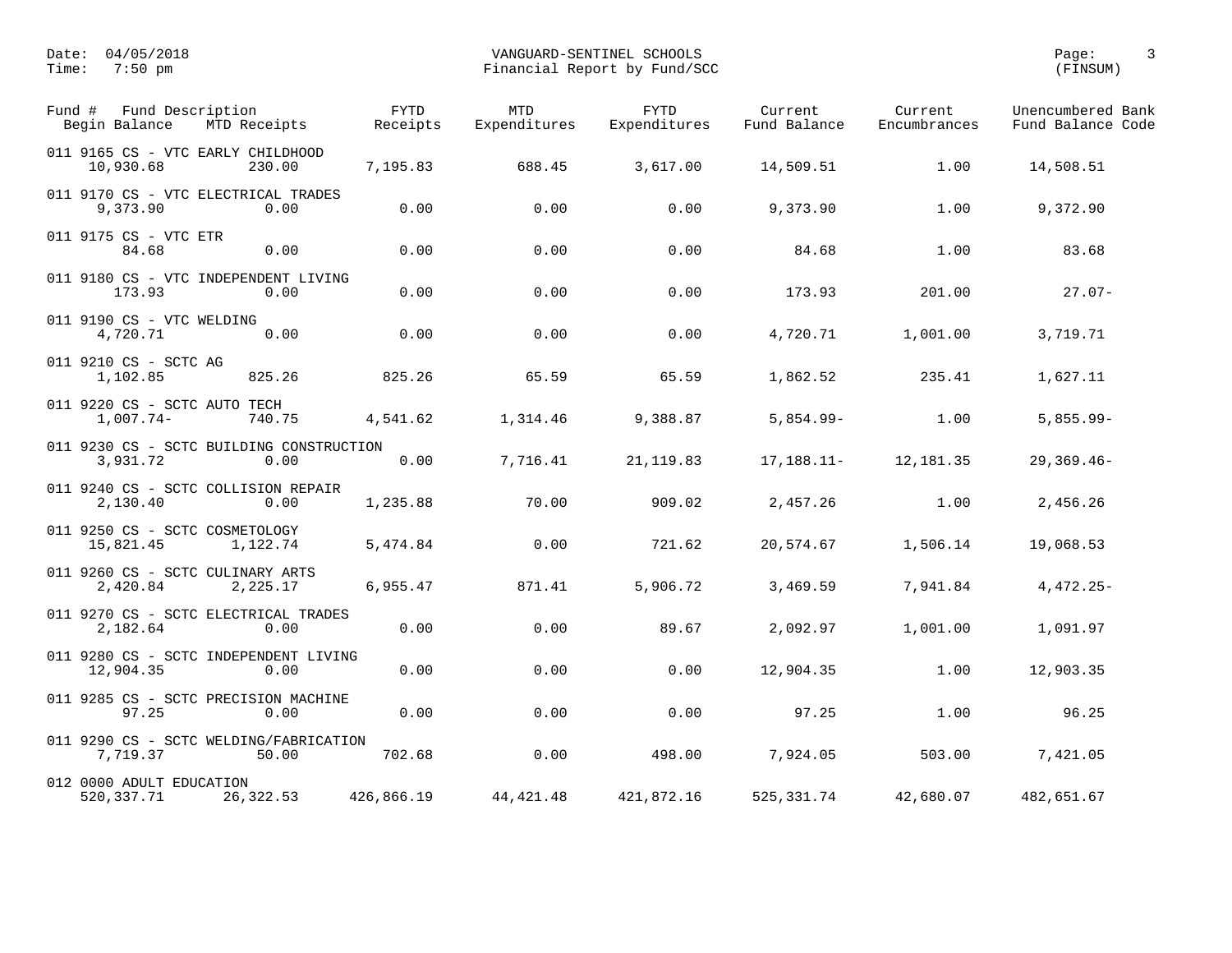| Fund Description<br>Fund #<br>Begin Balance<br>MTD Receipts | <b>FYTD</b><br>Receipts | <b>MTD</b><br>Expenditures | <b>FYTD</b><br>Expenditures | Current<br>Fund Balance | Current<br>Encumbrances | Unencumbered Bank<br>Fund Balance Code |
|-------------------------------------------------------------|-------------------------|----------------------------|-----------------------------|-------------------------|-------------------------|----------------------------------------|
| 018 0000 VCC- PUBLIC SCHOOL SUPPORT<br>13,633.64<br>0.00    | 2,927.30                | 1,014.62                   | 10,599.37                   | 5,961.57                | 416.00                  | 5,545.57                               |
| 018 9000 YOUTH CLUB SUPPORT FUND<br>16,355.55<br>0.00       | 789.39                  | 0.00                       | 6,953.45                    | 10,191.49               | 317.00                  | 9,874.49                               |
| 018 9001 VTC DRUG FREE CLUBS OF AMERICA<br>0.00<br>105.00   | 2,245.00                | 0.00                       | 0.00                        | 2,245.00                | 2,730.00                | $485.00 -$                             |
| 018 9002 SCC - PUBLIC SCHOOL SUPPORT<br>2,504.25<br>0.00    | 3,800.70                | 1,227.31                   | 3,548.93                    | 2,756.02                | 195.45                  | 2,560.57                               |
| 018 9003 SCTC DRUG FREE CLUBS OF AMERICA<br>0.00<br>0.00    | 5,915.00                | 0.00                       | 520.87                      | 5,394.13                | 5,329.13                | 65.00                                  |
| 022 9015 PELL GRANT<br>0.00<br>0.00                         | 0.00                    | 0.00                       | 0.00                        | 0.00                    | 0.00                    | 0.00                                   |
| 022 9016 PELL GRANT<br>0.00<br>0.00                         | 0.00                    | 0.00                       | 0.00                        | 0.00                    | 0.00                    | 0.00                                   |
| 022 9017 PELL GRANT<br>0.00<br>0.00                         | 0.00                    | 0.00                       | 0.00                        | 0.00                    | 0.00                    | 0.00                                   |
| 022 9018 PELL GRANT<br>0.00<br>8,855.00                     | 89,555.89               | 8,855.00                   | 89,555.89                   | 0.00                    | 0.00                    | 0.00                                   |
| 034 0000 OSFC MAINTENANCE FUND<br>2,171,975.50<br>0.00      | 0.00                    | 10,057.03                  | 57,945.58                   | 2, 114, 029.92          | 18,356.47               | 2,095,673.45                           |
| 200 9101 COLLISION REPAIR - VANGUARD<br>376.64<br>0.00      | 245.00                  | 0.00                       | 0.00                        | 621.64                  | 140.00                  | 481.64                                 |
| 200 9102 AUTO TECH - VANGUARD<br>35.01<br>150.00            | 204.13                  | 0.00                       | 0.00                        | 239.14                  | 180.00                  | 59.14                                  |
| 200 9103 BPA - VANGUARD<br>748.36<br>200.00                 | 600.00                  | 34.00                      | 421.00                      | 927.36                  | 327.00                  | 600.36                                 |
| 200 9104 INDEPENDENT LIVING - VANGUARD<br>1,453.40<br>0.00  | 2,035.23                | 0.00                       | 1,385.23                    | 2,103.40                | 64.00                   | 2,039.40                               |
| 200 9105 BUILDING TRADES - (INACTIVE)<br>0.00<br>0.00       | 0.00                    | 0.00                       | 0.00                        | 0.00                    | 0.00                    | 0.00                                   |
| 200 9106 CBI-VANGUARD<br>2,944.72<br>0.00                   | 60.00                   | 0.00                       | 165.00                      | 2,839.72                | 0.00                    | 2,839.72                               |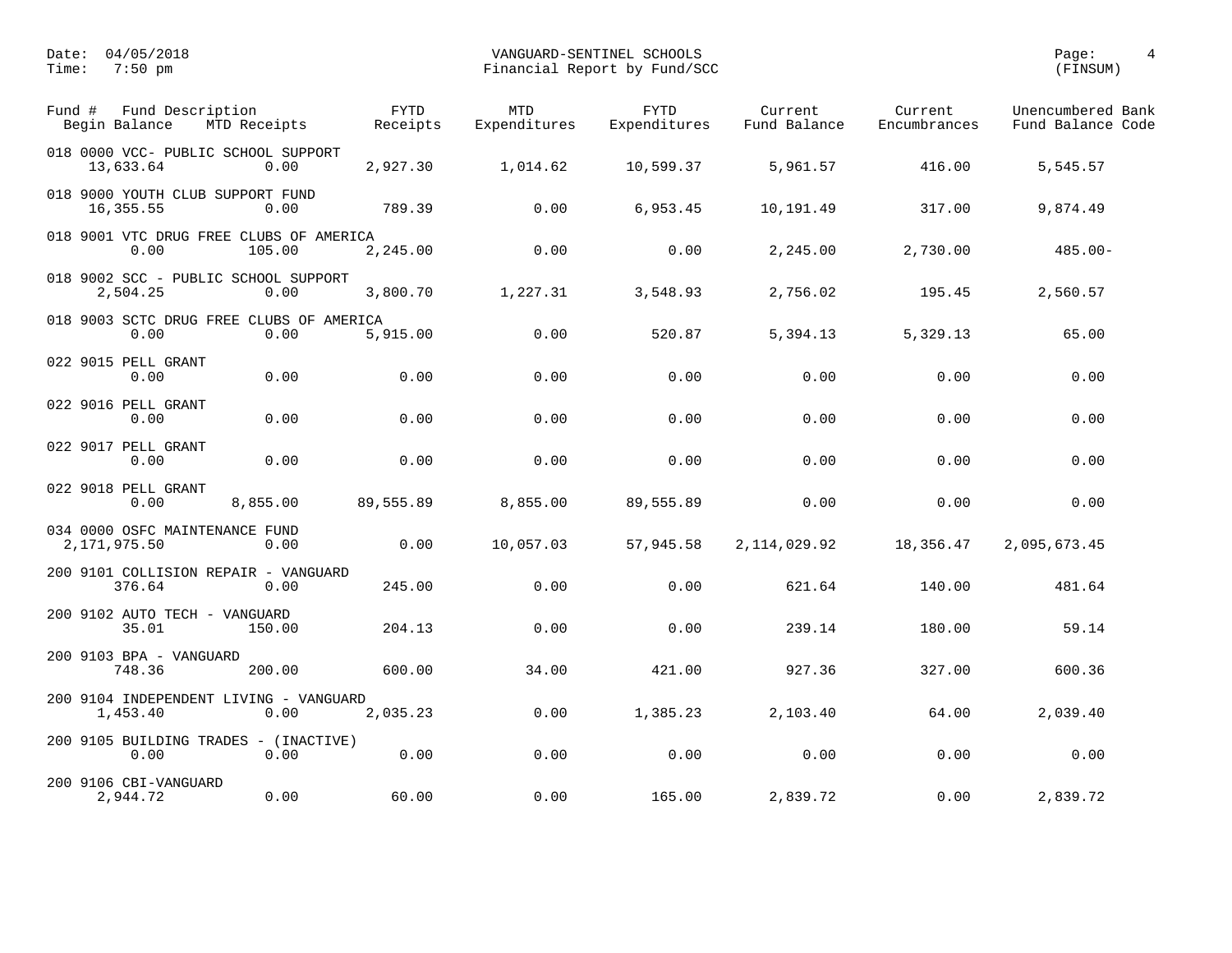| Fund #<br>Fund Description<br>Begin Balance       | MTD Receipts | ${\tt FYTD}$<br>Receipts | MTD<br>Expenditures | <b>FYTD</b><br>Expenditures | Current<br>Fund Balance | Current<br>Encumbrances | Unencumbered Bank<br>Fund Balance Code |
|---------------------------------------------------|--------------|--------------------------|---------------------|-----------------------------|-------------------------|-------------------------|----------------------------------------|
| 200 9107 DESIGN ENGINEERING-VANGUARD<br>782.89    | 0.00         | 60.00                    | 0.00                | 204.00                      | 638.89                  | 0.00                    | 638.89                                 |
| 200 9108 COMMUNITY DONATIONS (INACTIVE)<br>0.00   | 0.00         | 0.00                     | 0.00                | 0.00                        | 0.00                    | 0.00                    | 0.00                                   |
| 200 9109 COSMETOLOGY - VANGUARD<br>1,359.11       | 0.00         | 1,000.00                 | 0.00                | 1,020.00                    | 1,339.11                | 88.00                   | 1,251.11                               |
| 200 9110 CULINARY ARTS - VANGUARD<br>8,956.34     | 46.59        | 722.10                   | 0.00                | 177.76                      | 9,500.68                | 0.00                    | 9,500.68                               |
| 200 9111 DECA - VANGUARD<br>773.43                | 7.05         | 8,813.35                 | 0.00                | 6,955.11                    | 2,631.67                | 1,819.00                | 812.67                                 |
| 200 9112 CORNER STORE - VANGUARD<br>1,217.61      | 103.72       | 87.00                    | 155.06              | 1,111.37                    | 193.24                  | 50.00                   | 143.24                                 |
| 200 9113 EARLY CHILDHOOD - VANGUARD<br>103.06     | 0.00         | 0.00                     | 0.00                | 103.06                      | 0.00                    | 0.00                    | 0.00                                   |
| 200 9114 ELECTRICAL TRADES - VANGUARD<br>557.93   | 0.00         | 70.00                    | 0.00                | 46.94                       | 580.99                  | 0.00                    | 580.99                                 |
| 200 9115 FFA (INACTIVE)<br>0.00                   | 0.00         | 0.00                     | 0.00                | 0.00                        | 0.00                    | 0.00                    | 0.00                                   |
| 200 9116 MASONRY - INACTIVE<br>0.00               | 0.00         | 0.00                     | 0.00                | 0.00                        | 0.00                    | 0.00                    | 0.00                                   |
| 200 9117 MEDICAL AIDE - INACTIVE<br>0.00          | 0.00         | 0.00                     | 0.00                | 0.00                        | 0.00                    | 0.00                    | 0.00                                   |
| 200 9118 SKILLS USA REGIONAL - (INACTIVE)<br>0.00 | 0.00         | 0.00                     | 0.00                | 0.00                        | 0.00                    | 0.00                    | 0.00                                   |
| 200 9119 SKILLS USA - VANGUARD<br>12,029.43       | 460.35       | 16,450.73                | 2,387.64            | 17, 154. 72                 | 11,325.44               | 5,652.00                | 5,673.44                               |
| 200 9121 WELDING - VANGUARD<br>855.51             | 0.00         | 1,020.00                 | 0.00                | 250.00                      | 1,625.51                | 1,000.00                | 625.51                                 |
| 200 9201 AUTO TECH - SENTINEL<br>305.90           | 40.62        | 142.45                   | 0.00                | 45.73                       | 402.62                  | 0.00                    | 402.62                                 |
| 200 9202 BPA - SENTINEL<br>0.00                   | 0.00         | 387.09                   | 0.00                | 208.00                      | 179.09                  | 32.00                   | 147.09                                 |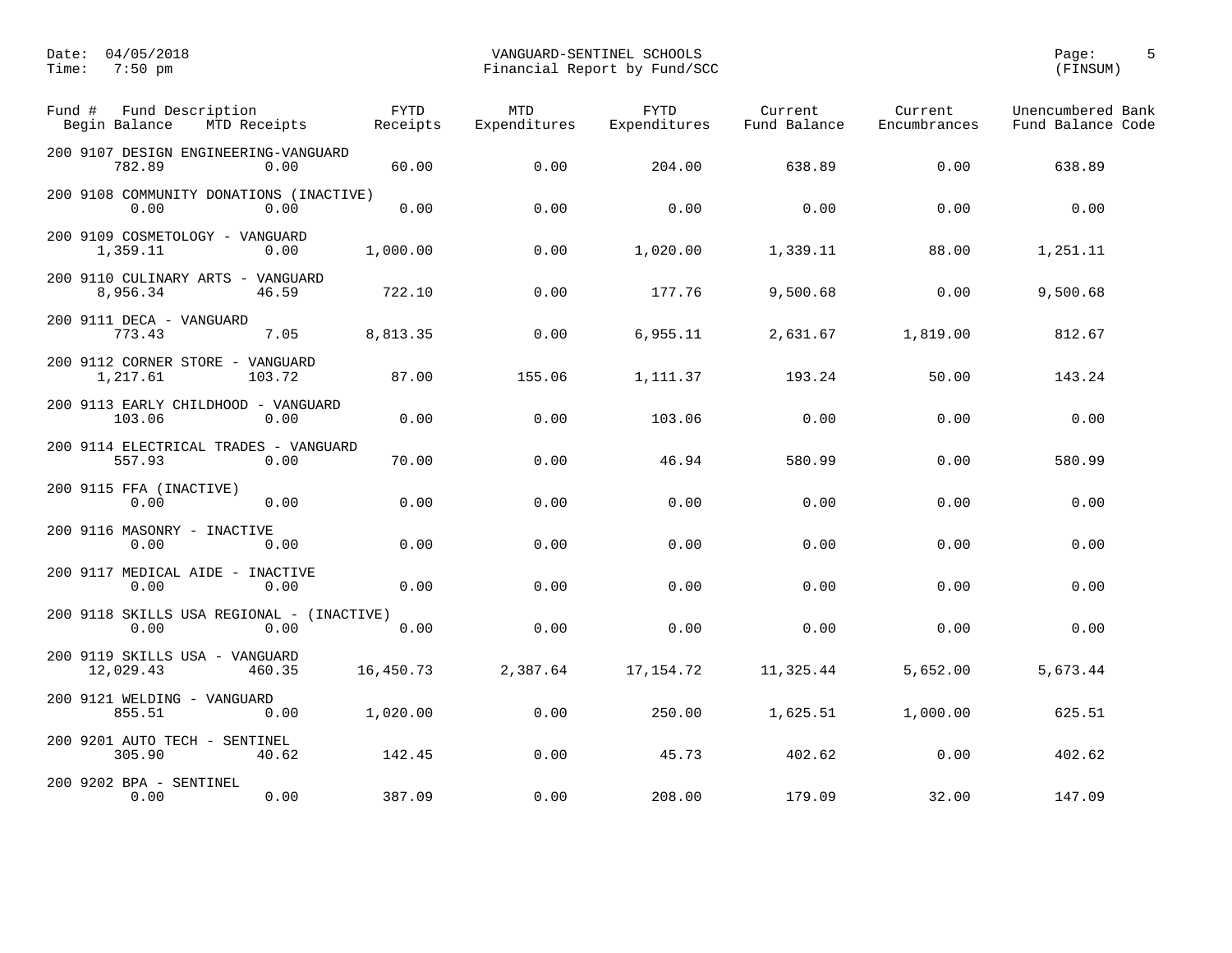| Fund # | Fund Description<br>Begin Balance<br>MTD Receipts             | <b>FYTD</b><br>Receipts | <b>MTD</b><br>Expenditures | <b>FYTD</b><br>Expenditures | Current<br>Fund Balance | Current<br>Encumbrances | Unencumbered Bank<br>Fund Balance Code |
|--------|---------------------------------------------------------------|-------------------------|----------------------------|-----------------------------|-------------------------|-------------------------|----------------------------------------|
|        | 200 9203 BUILDING CONSTRUCTION - SENTINEL<br>0.00<br>20.00    | 128.00                  | 0.00                       | 0.00                        | 148.00                  | 0.00                    | 148.00                                 |
|        | 200 9205 CAREERS IN EDUCATION - SENTINEL<br>30.00<br>2,605.34 | 788.27                  | 0.00                       | 80.00                       | 3,313.61                | 1,461.50                | 1,852.11                               |
|        | 200 9206 DIGITAL TECHNOLOGIES - SENTINEL<br>0.00<br>0.00      | 0.00                    | 0.00                       | 0.00                        | 0.00                    | 0.00                    | 0.00                                   |
|        | 200 9207 COLLISION REPAIR - SENTINEL<br>173.50<br>0.00        | 0.00                    | 0.00                       | 141.04                      | 32.46                   | 0.00                    | 32.46                                  |
|        | 200 9209 ELECTRICAL TRADES - SENTINEL<br>520.53<br>0.00       | 0.00                    | 0.00                       | 444.45                      | 76.08                   | 0.00                    | 76.08                                  |
|        | 200 9210 FFA - SENTINEL<br>1,627.00<br>$2,812.11-$            | 38,695.44               | 1,027.66                   | 30,946.98                   | 4,936.35                | 13,065.25               | $8,128.90 -$                           |
|        | 200 9211 CULINARY ARTS - SENTINEL<br>4,831.02<br>8,659.01     | 14,658.70               | 5,818.89                   | 8,493.60                    | 10,996.12               | 3,124.67                | 7,871.45                               |
|        | 200 9212 INDEPENDENT LIVING-SENTINEL<br>2,304.05<br>0.00      | $50.00 -$               | 0.00                       | 139.74                      | 2, 114.31               | 0.00                    | 2, 114.31                              |
|        | 200 9214 PRECISION MACHINE - SENTINEL<br>391.53<br>0.00       | 320.00                  | 0.00                       | 70.00                       | 641.53                  | 0.00                    | 641.53                                 |
|        | 200 9215 PUBLIC SAFETY - SENTINEL<br>1,670.90<br>0.00         | 281.50                  | 0.00                       | 142.88                      | 1,809.52                | 0.00                    | 1,809.52                               |
|        | 200 9216 SKILLS USA - SENTINEL<br>3,771.17<br>2,712.22        | 30,358.99               | 3,937.92                   | 27,034.43                   | 7,095.73                | 6,341.12                | 754.61                                 |
|        | 200 9217 STUDENT COUNCIL - SENTINEL<br>24.45<br>0.00          | 0.00                    | 0.00                       | 0.00                        | 24.45                   | 0.00                    | 24.45                                  |
|        | 200 9218 WELDING - SENTINEL<br>1,856.00<br>14.35              | 1,176.87                | 0.00                       | 714.72                      | 2,318.15                | 232.00                  | 2,086.15                               |
|        | 451 9015 NETWORK CONNECTIVITY<br>0.00<br>0.00                 | 0.00                    | 0.00                       | 0.00                        | 0.00                    | 0.00                    | 0.00                                   |
|        | 451 9016 NETWORK CONNECTIVITY<br>0.00<br>0.00                 | 0.00                    | 0.00                       | 0.00                        | 0.00                    | 0.00                    | 0.00                                   |
|        | 451 9017 NETWORK CONNECTIVITY<br>0.00<br>0.00                 | 0.00                    | 0.00                       | 0.00                        | 0.00                    | 0.00                    | 0.00                                   |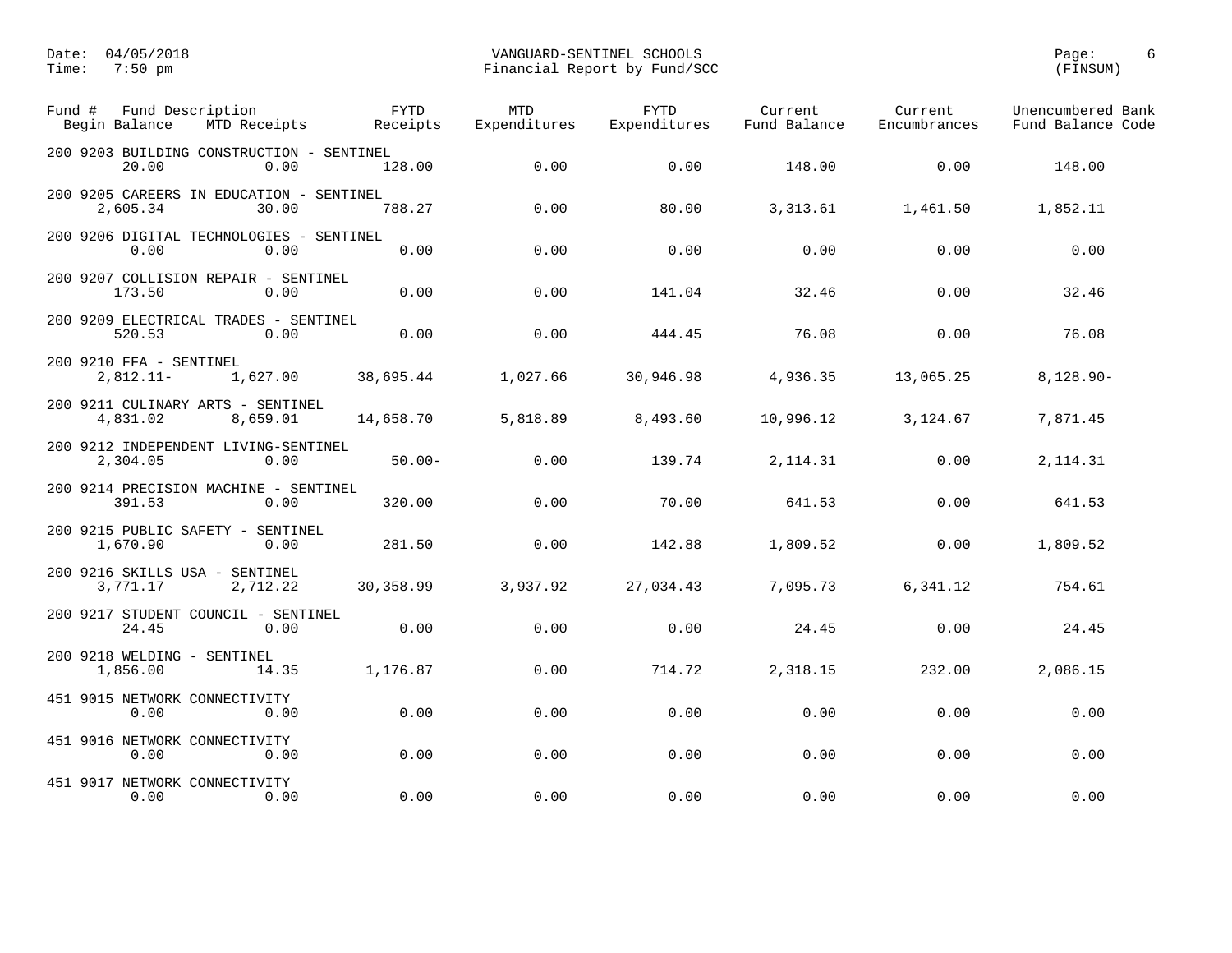| Fund # | Fund Description<br>Begin Balance<br>MTD Receipts                      | <b>FYTD</b><br>Receipts | <b>MTD</b><br>Expenditures | <b>FYTD</b><br>Expenditures | Current<br>Fund Balance | Current<br>Encumbrances | Unencumbered Bank<br>Fund Balance Code |
|--------|------------------------------------------------------------------------|-------------------------|----------------------------|-----------------------------|-------------------------|-------------------------|----------------------------------------|
|        | 451 9018 NETWORK CONNECTIVITY<br>2,700.00<br>0.00                      | 5,400.00                | 0.00                       | 2,700.00                    | 2,700.00                | 2,700.00                | 0.00                                   |
|        | 466 9017 STRAIGHT A FUND<br>44, 341.51-<br>0.00                        | 307,738.08              | 0.00                       | 263, 396.57                 | 0.00                    | 0.00                    | 0.00                                   |
|        | 501 9011 ADULT BASIC LITERACY EDUCATION (ABLE)<br>0.00<br>0.00         | 0.00                    | 0.00                       | 0.00                        | 0.00                    | 0.00                    | 0.00                                   |
|        | 501 9012 ADULT BASIC LITERACY EDUCATION (ABLE)<br>0.00<br>0.00         | 0.00                    | 0.00                       | 0.00                        | 0.00                    | 0.00                    | 0.00                                   |
|        | 501 9013 ADULT BASIC LITERACY EDUCATION (ABLE)<br>0.00<br>0.00         | 0.00                    | 0.00                       | 0.00                        | 0.00                    | 0.00                    | 0.00                                   |
|        | 501 9014 ADULT BASIC LITERACY EDUCATION (ABLE)<br>0.00<br>0.00         | 0.00                    | 0.00                       | 0.00                        | 0.00                    | 0.00                    | 0.00                                   |
|        | 501 9015 ADULT BASIC LITERACY EDUCATION (ABLE)<br>0.00<br>0.00         | 0.00                    | 0.00                       | 0.00                        | 0.00                    | 0.00                    | 0.00                                   |
|        | 501 9016 ADULT BASIC LITERACY EDUCATION (ABLE)<br>0.00<br>0.00         | 0.00                    | 0.00                       | 0.00                        | 0.00                    | 0.00                    | 0.00                                   |
|        | 501 9017 ABLE GRANT 2016-17<br>17,555.39<br>0.00                       | 15,727.67               | 0.00                       | 33,283.06                   | 0.00                    | 0.00                    | 0.00                                   |
|        | 501 9018 ABLE GRANT 2017-18<br>17,921.35<br>0.00                       | 140,984.29              | 16,919.23                  | 142,903.52                  | $1,919.23-$             | 2,089.57                | $4,008.80 -$                           |
|        | 501 9115 ABLE-CIVICS<br>0.00<br>0.00                                   | 0.00                    | 0.00                       | 0.00                        | 0.00                    | 0.00                    | 0.00                                   |
|        | 501 9116 ABLE-CIVICS<br>0.00<br>0.00                                   | 0.00                    | 0.00                       | 0.00                        | 0.00                    | 0.00                    | 0.00                                   |
|        | 501 9117 ABLE-CIVICS<br>0.00<br>0.00                                   | 0.00                    | 0.00                       | 0.00                        | 0.00                    | 0.00                    | 0.00                                   |
|        | 524 9011 VOCATIONAL EDUCATION PLANNING DISTRICT (VEPD)<br>0.00<br>0.00 | 0.00                    | 0.00                       | 0.00                        | 0.00                    | 0.00                    | 0.00                                   |
|        | 524 9012 VOCATIONAL EDUCATION PLANNING DISTRICT (VEPD)<br>0.00<br>0.00 | 0.00                    | 0.00                       | 0.00                        | 0.00                    | 0.00                    | 0.00                                   |
|        | 524 9013 VOCATIONAL EDUCATION PLANNING DISTRICT (VEPD)<br>0.00<br>0.00 | 0.00                    | 0.00                       | 0.00                        | 0.00                    | 0.00                    | 0.00                                   |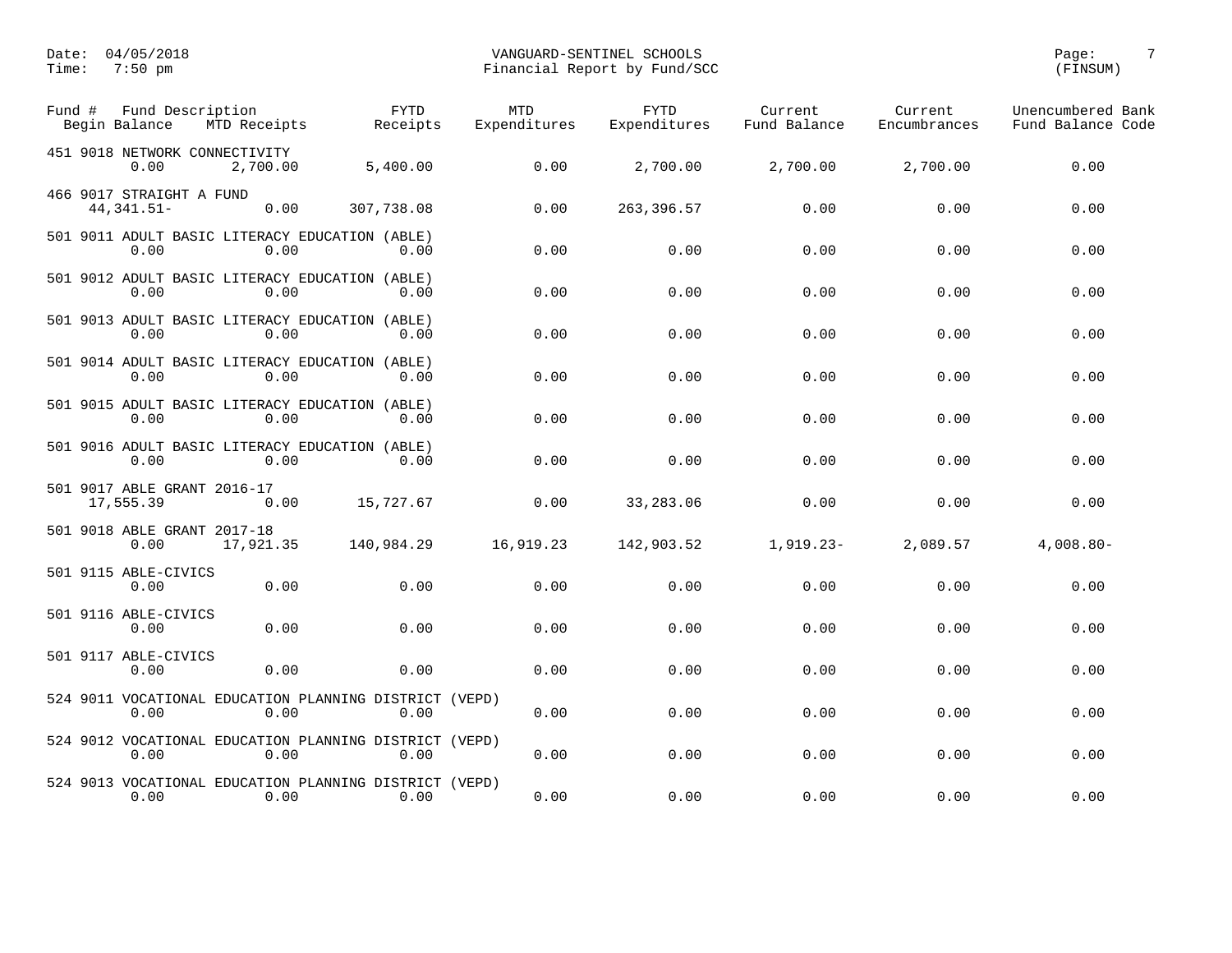| Fund #        | Fund Description<br>Begin Balance | MTD Receipts                                                        | FYTD<br>Receipts | <b>MTD</b><br>Expenditures | <b>FYTD</b><br>Expenditures | Current<br>Fund Balance | Current<br>Encumbrances | Unencumbered Bank<br>Fund Balance Code |
|---------------|-----------------------------------|---------------------------------------------------------------------|------------------|----------------------------|-----------------------------|-------------------------|-------------------------|----------------------------------------|
|               | 0.00                              | 524 9014 VOCATIONAL EDUCATION PLANNING DISTRICT (VEPD)<br>0.00      | 0.00             | 0.00                       | 0.00                        | 0.00                    | 0.00                    | 0.00                                   |
|               | 0.00                              | 524 9015 VOCATIONAL EDUCATION PLANNING DISTRICT (VEPD)<br>0.00      | 0.00             | 0.00                       | 0.00                        | 0.00                    | 0.00                    | 0.00                                   |
|               | 0.00                              | 524 9016 VOCATIONAL EDUCATION PLANNING DISTRICT (VEPD)<br>0.00      | 0.00             | 0.00                       | 0.00                        | 0.00                    | 0.00                    | 0.00                                   |
|               | 0.00                              | 524 9017 VOCATIONAL EDUCATION PLANNING DISTRICT (VEPD)<br>0.00      | 60,740.02        | 0.00                       | 60,740.02                   | 0.00                    | 0.00                    | 0.00                                   |
|               | 0.00                              | 524 9018 VOCATIONAL EDUCATION PLANNING DISTRICT (VEPD)<br>22,367.47 | 189,909.94       | 35,537.51                  | 210,447.45                  | $20,537.51-$            | 110.02                  | $20,647.53-$                           |
|               | 0.00                              | 590 9009 IMPROVING TEACHER OUALITY, TITLE II-A<br>0.00              | 0.00             | 0.00                       | 0.00                        | 0.00                    | 0.00                    | 0.00                                   |
|               | 0.00                              | 590 9015 IMPROVING TEACHER QUALITY, TITLE II-A<br>0.00              | 0.00             | 0.00                       | 0.00                        | 0.00                    | 0.00                    | 0.00                                   |
|               | 0.00                              | 590 9016 IMPROVING TEACHER OUALITY, TITLE II-A<br>0.00              | 0.00             | 0.00                       | 0.00                        | 0.00                    | 0.00                    | 0.00                                   |
|               | 321.79                            | 590 9017 IMPROVING TEACHER OUALITY, TITLE II-A<br>0.00              | 3,941.80         | 0.00                       | 4,263.59                    | 0.00                    | 0.00                    | 0.00                                   |
| 19,209,699.38 | GRAND TOTALS:                     | 3,030,849.55 13,660,862.42                                          |                  |                            |                             | 20,322,510.14           | 1,061,890.09            | 19,260,620.05                          |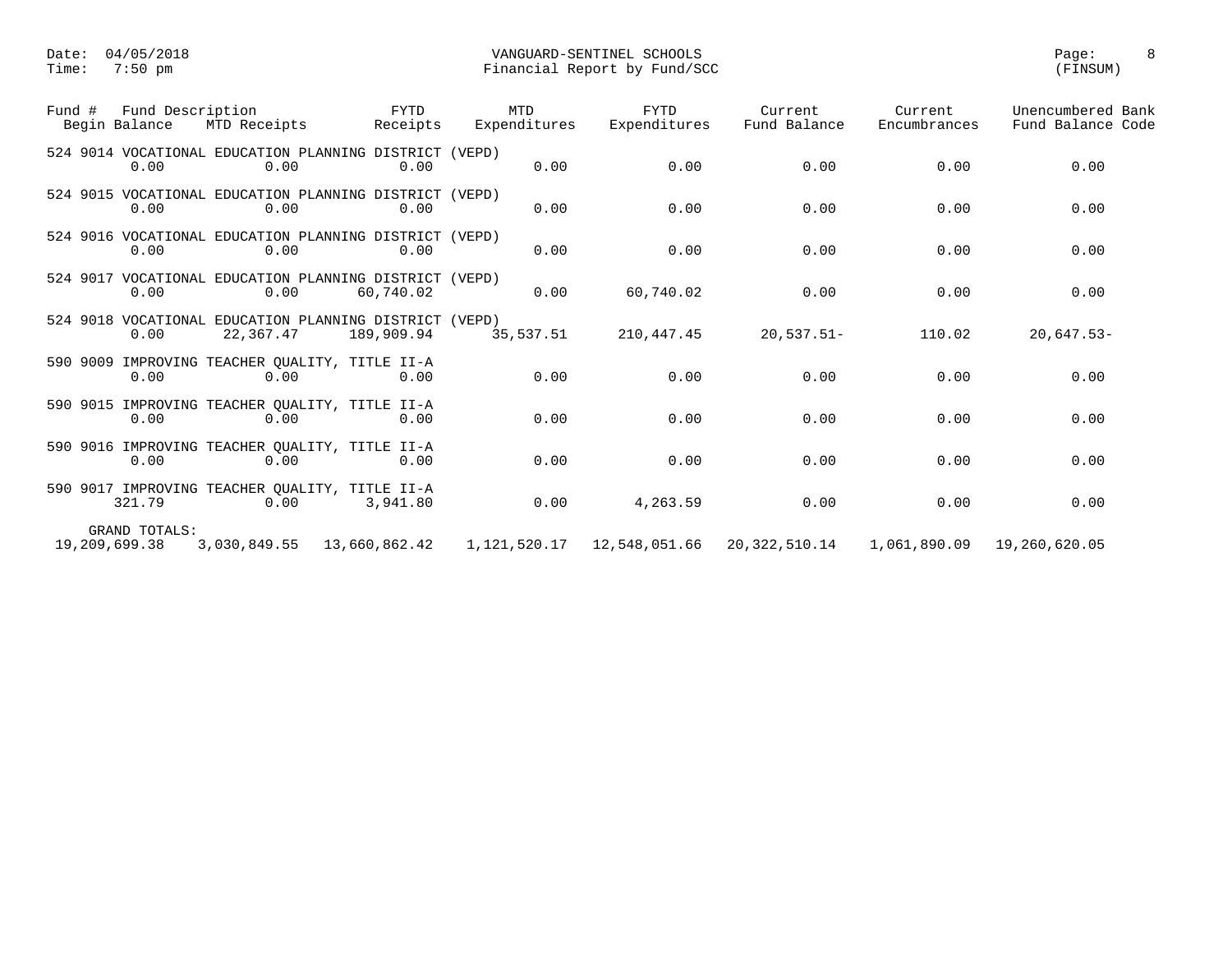# *VANGUARD-SENTINEL CAREER & TECHNOLOGY CENTERS*

# **INVESTMENTS**

**March 31, 2018**



| <b>Issue</b>                                      | <b>Maturity</b>      |                                                                             |                              | <b>Interest</b>               |               |                 |
|---------------------------------------------------|----------------------|-----------------------------------------------------------------------------|------------------------------|-------------------------------|---------------|-----------------|
| <b>Date</b>                                       | <b>Date</b>          | <b>Issuer</b>                                                               | <b>Instrument</b>            | Rate                          | <b>Amount</b> |                 |
|                                                   |                      |                                                                             |                              |                               |               |                 |
| 3/31/2018                                         |                      | 3/31/2018 Northwest Savings Bank                                            | <b>Demand Deposit</b>        | 0.32%                         | 13,213.97     |                 |
| 3/31/2018                                         |                      | 3/31/2018 Tri-State Capital                                                 | <b>Demand Deposit</b>        | 0.00%                         | 0.67          |                 |
| 3/31/2018                                         |                      | 3/31/2018 First American Treas                                              | <b>Money Market</b>          | 1.53%                         | 4,627.93      |                 |
| 3/31/2018                                         | 3/31/2018 StarOhio   |                                                                             | Money Market                 | 1.66%                         | 2,010,374.09  |                 |
| 3/31/2018                                         |                      | 3/31/2018 Old Fort Bank                                                     | Money Market                 | 0.30%                         | 1,999,871.68  |                 |
| 3/31/2018                                         |                      | 3/31/2018 Old Fort Bank                                                     | <b>Demand Deposit</b>        | 0.00%                         | 54.75         |                 |
| 3/31/2018                                         |                      | 3/31/2018 Old Fort Bank                                                     | Sweep                        | 0.15%                         | 265,808.24    |                 |
|                                                   |                      |                                                                             | <b>Total Demand Deposits</b> |                               |               | \$4,293,951.33  |
| 10/26/2015                                        |                      | 4/30/2018 FNMA Bonds                                                        | <b>Agency Bonds</b>          | 1.00%                         | 320,000.00    |                 |
| 6/17/2016                                         |                      | 6/18/2018 Wells Fargo Bank CD                                               | Marketable CD                | 1.20%                         | 248,000.00    |                 |
| 6/23/2015                                         |                      | 6/19/2018 BMW Bank of NA                                                    | Marketable CD                | 1.51%                         | 238,402.50    |                 |
| 3/28/2018                                         |                      | 6/21/2018 Coca-Cola Company                                                 | <b>Com Paper</b>             | 2.01%                         | 189,113.33    |                 |
| 2/27/2018                                         |                      | 6/28/2018 BNP Paribas                                                       | <b>Com Paper</b>             | 2.07%                         | 923,614.00    |                 |
| 3/27/2018                                         |                      | 7/2/2018 JP Morgan                                                          | <b>Com Paper</b>             | 2.31%                         | 919,326.67    |                 |
| 10/26/2017                                        |                      | 7/24/2018 Bank of Tokyo                                                     | <b>Com Paper</b>             | 1.67%                         | 192,601.50    |                 |
| 10/26/2017                                        | 7/24/2018 Natixis NY |                                                                             | <b>Com Paper</b>             | 1.66%                         | 849,486.50    |                 |
| 1/30/2018                                         |                      | 7/26/2018 US Treasury Bills                                                 | <b>US Treasuries</b>         | 1.60%                         | 69,457.06     |                 |
| 3/27/2018                                         |                      | 7/30/2018 Bank of Tokyo                                                     | <b>Com Paper</b>             | 2.36%                         | 644,761.00    |                 |
| 11/8/2017                                         | 8/6/2018 ING US      |                                                                             | <b>Com Paper</b>             | 1.70%                         | 508,549.63    |                 |
| 9/15/2015                                         | 9/10/2018 Ally Bank  |                                                                             | Marketable CD                | 1.65%                         | 246,629.50    |                 |
| 9/21/2015                                         |                      | 9/17/2018 Barclays Bank CD                                                  | Marketable CD                | 1.60%                         | 247,628.00    |                 |
| 1/29/2018                                         |                      | 10/26/2018 Toyota Motor Credit                                              | <b>Com Paper</b>             | 2.03%                         | 886,667.00    |                 |
| 10/16/2015                                        |                      | 10/29/2018 Firstbank Puerto Rico                                            | Marketable CD                | 1.50%                         | 248,000.00    |                 |
| 2/26/2016                                         |                      | 1/30/2019 FNMA Bonds                                                        | <b>Agency Bonds</b>          | 1.10%                         | 675,000.00    |                 |
| 3/17/2017                                         |                      | 3/17/2019 Northwest Savings Bank                                            | CD                           | 1.62%                         | 1,027,342.83  |                 |
| 11/16/2017                                        |                      | 5/16/2019 Morgan Stanley Bank                                               | Marketable CD                | 1.65%                         | 245,000.00    |                 |
| 5/19/2016                                         |                      | 5/19/2019 Waterford Bank                                                    | CDARS                        | 1.32%                         | 515,650.07    |                 |
| 5/26/2016                                         |                      | 5/26/2019 Waterford Bank                                                    | <b>CDARS</b>                 | 1.32%                         | 1,000,000.00  |                 |
| 6/27/2016                                         |                      | 6/28/2019 FNMA Bonds                                                        | <b>Agency Bonds</b>          | 1.25%                         | 600,000.00    |                 |
| 7/21/2016                                         |                      | 7/18/2019 Waterford Bank                                                    | CDARS                        | 1.32%                         | 500,000.00    |                 |
| 9/15/2015                                         |                      | 8/26/2019 Capital One Bank                                                  | Marketable CD                | 2.09%                         | 247,000.00    |                 |
| 9/29/2016                                         |                      | 9/26/2019 Waterford Bank                                                    | CDARS                        | 1.26%                         | 500,000.00    |                 |
| 6/21/2016                                         |                      | 4/28/2020 FNMA Bonds                                                        | <b>Agency Bonds</b>          | 1.32%                         | 500,000.00    |                 |
| 5/19/2016                                         |                      | 5/19/2020 FFCB Bonds                                                        | <b>Agency Bonds</b>          | 1.38%                         | 499,775.00    |                 |
| 10/25/2017                                        |                      | 10/25/2019 Whitney Bank                                                     | Marketable CD                | 1.75%                         | 247,000.00    |                 |
| 7/25/2016                                         |                      | 7/27/2020 FNMA Bonds                                                        | <b>Agency Bonds</b>          | 1.42%                         | 360,000.00    |                 |
| 9/15/2015                                         |                      | 8/26/2020 Capital One Bank                                                  | Marketable CD                | 2.34%                         | 246,790.05    |                 |
| 8/26/2016                                         |                      | 8/28/2020 FNMA Bonds                                                        | <b>Agency Bonds</b>          | 1.40%                         | 925,000.00    |                 |
| 9/29/2015                                         |                      | 9/18/2020 Synchrony Bank                                                    | Marketable CD                | 2.25%                         | 246,468.95    |                 |
| 4/19/2017                                         |                      | 10/19/2020 FHLB Bonds                                                       | <b>Agency Bonds</b>          | 1.70%                         | 500,000.00    |                 |
| 10/25/2017                                        |                      | 10/26/2020 Discover Bank                                                    | Marketable CD                | 2.00%                         | 247,000.00    |                 |
| 10/27/2016                                        |                      | 10/28/2020 FNMA Bonds                                                       | <b>Agency Bonds</b>          | 1.50%                         | 380,000.00    |                 |
|                                                   |                      |                                                                             | <b>Total Securities</b>      |                               |               | \$16,194,263.59 |
|                                                   |                      | <b>Investment Mix</b>                                                       |                              |                               |               |                 |
|                                                   | 20%                  | Money Market                                                                | <b>Total Investments</b>     |                               |               | \$20,488,214.92 |
| 24%                                               |                      |                                                                             |                              |                               |               |                 |
|                                                   | 25%                  | Commerical Paper                                                            |                              | <b>Weighted Average Yield</b> | 1.49%         |                 |
| 31%                                               |                      | Certificates of Deposit                                                     |                              |                               |               |                 |
|                                                   |                      | US Treas & Agencies                                                         |                              |                               |               |                 |
|                                                   |                      |                                                                             |                              |                               |               |                 |
|                                                   |                      |                                                                             |                              |                               |               |                 |
|                                                   |                      | Investments under the direction of RedTree Investment Group/Held at US Bank |                              | <b>Usbank</b>                 |               |                 |
|                                                   |                      |                                                                             |                              |                               |               |                 |
| <b>Investments held at Fifth Third Securities</b> |                      | $\boxed{5/3}$                                                               |                              |                               |               |                 |

Investments held at **Fifth Third Securities**

Investments purchased through **Multi-Bank Securities/Pershing LLC**

| <b>BS</b> MULTI-BANK SECURITIES, INC |  |
|--------------------------------------|--|
|                                      |  |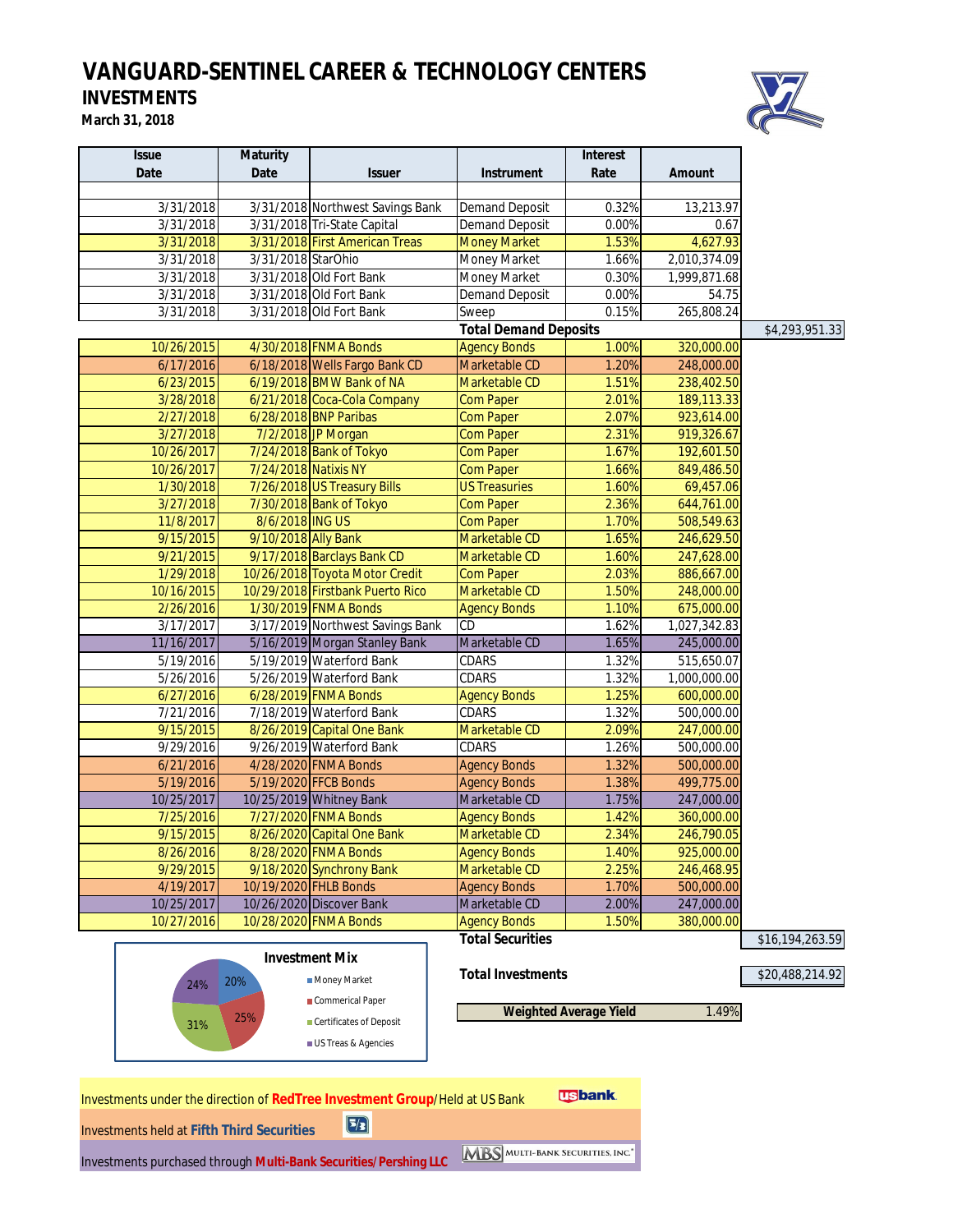# **VANGUARD-SENTINEL CAREER & TECHNOLOGY CENTERS CHECK PAYMENT REGISTER MARCH, 2018**

| <b>CHECK</b> | <b>DATE</b> | <b>AMOUNT</b> | <b>VENDOR</b>                  |
|--------------|-------------|---------------|--------------------------------|
| 44194        | 3/7/2018    | \$646.09      | <b>ALAN BINGER</b>             |
| 44195        | 3/7/2018    | \$178.22      | <b>ANGELA MORELOCK</b>         |
| 44196        | 3/7/2018    | \$32.00       | <b>GERALD ELCHERT</b>          |
| 44197        | 3/7/2018    | \$594.60      | <b>GREGORY EDINGER</b>         |
| 44198        | 3/7/2018    | \$17.41       | <b>JENNIFER REINHART</b>       |
| 44199        | 3/7/2018    | \$55.59       | <b>KELLY A WOOD</b>            |
| 44200        | 3/7/2018    | \$338.99      | <b>MARY DELONG</b>             |
| 44201        | 3/7/2018    | \$114.45      | RHONDA WRIGHT                  |
| 44202        | 3/7/2018    | \$20.38       | <b>RUSSELL MARKWITH</b>        |
| 44203        | 3/7/2018    | \$335.57      | <b>VALERIE ZENO</b>            |
| 44204        | 3/9/2018    | \$4,328.50    | A1 SECURITY CAMERAS            |
| 44205        | 3/9/2018    | \$13,528.72   | AMERICAN ELECTRIC POWER        |
| 44206        | 3/9/2018    | \$592.50      | AQUA DOC                       |
| 44207        | 3/9/2018    | \$173.80      | AQUA OHIO INC                  |
| 44208        | 3/9/2018    | \$500.00      | <b>BRADLEY R BORER</b>         |
| 44209        | 3/9/2018    | \$27.40       | <b>CULLIGAN OF NORTHERN</b>    |
| 44210        | 3/9/2018    | \$2,000.00    | <b>DAYTON CINCINNATI</b>       |
| 44211        | 3/9/2018    | \$224.15      | <b>FINDLAY PUBLISHING</b>      |
| 44212        | 3/9/2018    | \$200.00      | FORT BALL PIZZA PALACE         |
| 44213        | 3/9/2018    | \$63.28       | <b>FORT BALL PIZZA</b>         |
| 44214        | 3/9/2018    | \$536.17      | <b>GORDON FOOD SERVICE</b>     |
| 44215        | 3/9/2018    | \$92.55       | HERMITAGE ART COMPANY          |
| 44216        | 3/9/2018    | \$60.25       | MSC INDUSTRIAL SUPPLY          |
| 44217        | 3/9/2018    | \$75.00       | <b>NALS</b>                    |
| 44218        | 3/9/2018    | \$572.84      | NEW HAVEN SUPPLY CO            |
| 44219        | 3/9/2018    | \$217.31      | <b>NICKLES BAKERY</b>          |
| 44220        | 3/9/2018    | \$1,340.96    | PERRY proTECH                  |
| 44221        | 3/9/2018    | \$500.00      | PITNEY BOWES                   |
| 44222        | 3/9/2018    | \$206.63      | <b>QUILL CORPORATION</b>       |
| 44223        | 3/9/2018    | \$165.00      | ROTARY CLUB OF FREMONT OHIO    |
| 44224        | 3/9/2018    | \$50.00       | SANDUSKY CO ECONOMIC           |
| 44225        | 3/9/2018    | \$20.00       | SENECA REGIONAL CHAMBER        |
| 44226        | 3/9/2018    | \$738.00      | SENECA SHEET METAL             |
| 44227        | 3/9/2018    | \$5,715.00    | <b>SKILLS USA OHIO</b>         |
| 44228        | 3/9/2018    | \$575.12      | <b>TOFT'S DAIRY INC</b>        |
| 44229        | 3/9/2018    | \$100.00      | TREASURER STATE OF OHIO        |
| 44230        | 3/9/2018    | \$6,929.00    | <b>TREASURER STATE OF OHIO</b> |
| 44231        | 3/9/2018    | \$414.16      | TREASURER STATE OF OHIO        |
| 44232        | 3/9/2018    | \$67.36       | <b>VICKIE SNYDER</b>           |
| 44233        | 3/9/2018    | \$87.84       | <b>VIEWPOINT GRAPHICS INC</b>  |
| 44234        | 3/9/2018    | \$1,165.69    | <b>WILHELM AUTO PARTS INC</b>  |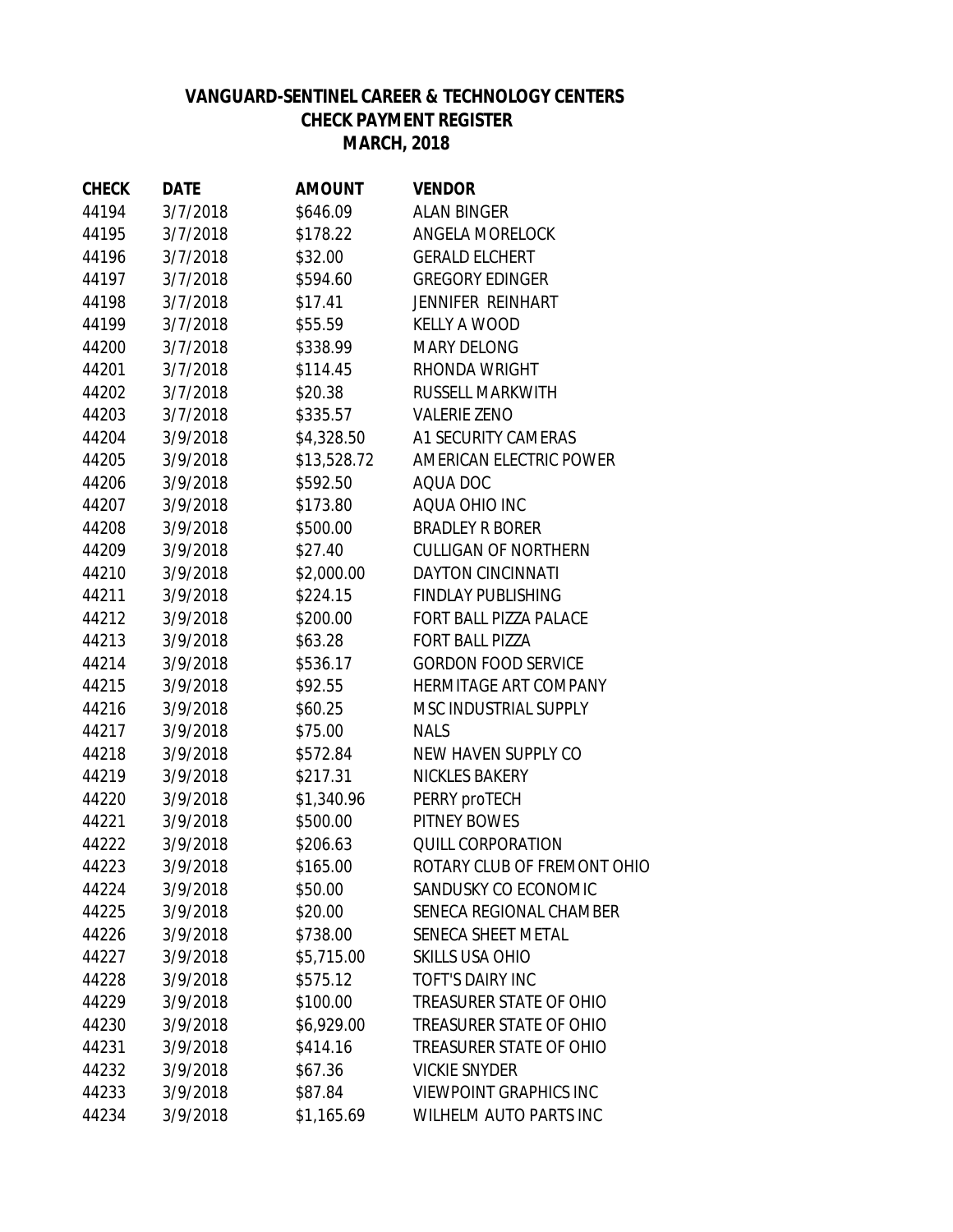| 44235 | 3/9/2018  | \$605.00   | WILLIS & SONS INC              |
|-------|-----------|------------|--------------------------------|
| 44236 | 3/14/2018 | \$55.00    | <b>ALLOWAY</b>                 |
| 44237 | 3/14/2018 | \$645.00   | AQUA DOC                       |
| 44238 | 3/14/2018 | \$473.82   | AQUA OHIO INC                  |
| 44239 | 3/14/2018 | \$5,857.67 | <b>BEAMONT HEATING AND</b>     |
| 44240 | 3/14/2018 | \$350.00   | <b>BENCHMARK PRINTS</b>        |
| 44241 | 3/14/2018 | \$7,140.86 | CHANNING BETE CO INC           |
| 44242 | 3/14/2018 | \$1,879.61 | <b>FREMONT UBO</b>             |
| 44243 | 3/14/2018 | \$6,056.39 | <b>GORDON FOOD SERVICE</b>     |
| 44244 | 3/14/2018 | \$717.91   | <b>GOVDEALS INC</b>            |
| 44245 | 3/14/2018 | \$3,922.43 | LOWE'S COMPANIES INC           |
| 44246 | 3/14/2018 | \$2,384.39 | MARIANNA INC                   |
| 44247 | 3/14/2018 | \$41.68    | OHIO DEPARTMENT OF             |
| 44248 | 3/14/2018 | \$5,619.55 | OHIO SCHOOLS                   |
| 44249 | 3/14/2018 | \$542.88   | <b>PITNEY BOWES</b>            |
| 44250 | 3/14/2018 | \$1,005.00 | PITNEY BOWES                   |
| 44251 | 3/14/2018 | \$187.45   | REINEKE FORD LINCOLN INC       |
| 44252 | 3/14/2018 | \$6,197.90 | REPUBLIC LUMBER                |
| 44253 | 3/14/2018 | \$1,779.19 | REPUBLIC SERVICES              |
| 44254 | 3/14/2018 | \$1,500.00 | <b>S&amp;P ALLIANCE</b>        |
| 44255 | 3/14/2018 | \$549.99   | SABROSKE ELECTRIC, INC.        |
| 44256 | 3/14/2018 | \$350.66   | <b>SALLY BEAUTY SUPPLY</b>     |
| 44257 | 3/14/2018 | \$1,475.69 | SIESEL DISTRIBUTING LLC        |
| 44258 | 3/14/2018 | \$3,637.02 | <b>SPECTRUM BUSINESS</b>       |
| 44259 | 3/14/2018 | \$6,585.72 | <b>TPC FOOD SERVICE</b>        |
| 44260 | 3/14/2018 | \$45.00    | TREASURER STATE OF OHIO        |
| 44261 | 3/14/2018 | \$4,868.25 | UPPER SANDUSKY EXEMPTED        |
| 44262 | 3/14/2018 | \$6,562.43 | <b>VENZEL COMMUNICATIONS</b>   |
| 44263 | 3/14/2018 | \$24.53    | <b>VICKIE SNYDER</b>           |
| 44264 | 3/14/2018 | \$1,286.00 | <b>VIZUAL EXPRESS LLC</b>      |
| 44265 | 3/14/2018 | \$1,325.00 | <b>WILLIS &amp; SONS INC</b>   |
| 44266 | 3/14/2018 | \$10.00    | <b>GRACE TRAXLER</b>           |
| 44267 | 3/15/2018 | \$31.50    | <b>TREASURER STATE OF OHIO</b> |
| 44268 | 3/15/2018 | \$31.50    | <b>TREASURER STATE OF OHIO</b> |
| 44269 | 3/15/2018 | \$31.50    | <b>TREASURER STATE OF OHIO</b> |
| 44270 | 3/15/2018 | \$31.50    | <b>TREASURER STATE OF OHIO</b> |
| 44271 | 3/15/2018 | \$31.50    | <b>TREASURER STATE OF OHIO</b> |
| 44272 | 3/15/2018 | \$31.50    | <b>TREASURER STATE OF OHIO</b> |
| 44273 | 3/15/2018 | \$31.50    | <b>TREASURER STATE OF OHIO</b> |
| 44274 | 3/15/2018 | \$31.50    | <b>TREASURER STATE OF OHIO</b> |
| 44275 | 3/15/2018 | \$31.50    | <b>TREASURER STATE OF OHIO</b> |
| 44276 | 3/15/2018 | \$31.50    | <b>TREASURER STATE OF OHIO</b> |
| 44277 | 3/15/2018 | \$31.50    | <b>TREASURER STATE OF OHIO</b> |
| 44278 | 3/15/2018 | \$31.50    | <b>TREASURER STATE OF OHIO</b> |
| 44279 | 3/15/2018 | \$31.50    | <b>TREASURER STATE OF OHIO</b> |
| 44280 | 3/15/2018 | \$31.50    | <b>TREASURER STATE OF OHIO</b> |
| 44281 | 3/15/2018 | \$31.50    | TREASURER STATE OF OHIO        |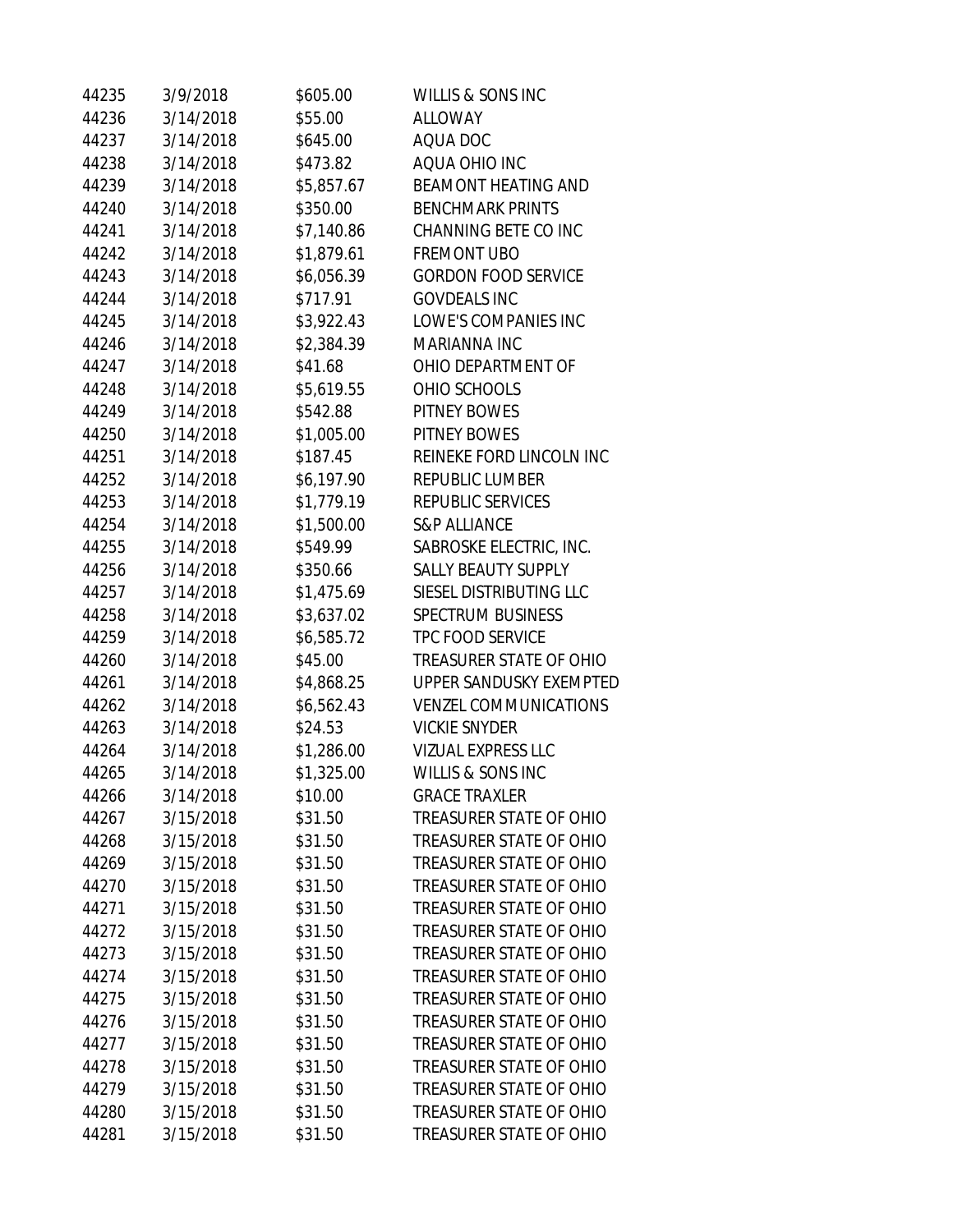| 44282 | 3/22/2018 | \$1,063.20  | DANBURY TWP VOLUNTEER               |
|-------|-----------|-------------|-------------------------------------|
| 44283 | 3/22/2018 | \$261.05    | <b>ALLEN-CLAY</b>                   |
| 44284 | 3/22/2018 | \$720.00    | <b>SYCAMORE VOLUNTEER</b>           |
| 44285 | 3/22/2018 | \$31.50     | <b>TREASURER STATE OF OHIO</b>      |
| 44286 | 3/22/2018 | \$31.50     | TREASURER STATE OF OHIO             |
| 44287 | 3/22/2018 | \$31.50     | TREASURER STATE OF OHIO             |
| 44288 | 3/22/2018 | \$31.50     | TREASURER STATE OF OHIO             |
| 44289 | 3/22/2018 | \$31.50     | TREASURER STATE OF OHIO             |
| 44290 | 3/22/2018 | \$31.50     | TREASURER STATE OF OHIO             |
| 44291 | 3/22/2018 | \$31.50     | <b>TREASURER STATE OF OHIO</b>      |
| 44292 | 3/22/2018 | \$31.50     | TREASURER STATE OF OHIO             |
| 44293 | 3/22/2018 | \$31.50     | TREASURER STATE OF OHIO             |
| 44294 | 3/23/2018 | \$27.25     | <b>BRIAN ZENDER</b>                 |
| 44295 | 3/23/2018 | \$96.47     | <b>ANNA CRESWELL</b>                |
| 44296 | 3/23/2018 | \$28.01     | <b>JENNIFER REINHART</b>            |
| 44297 | 3/23/2018 | \$18.26     | MICHELLE SEIGLEY                    |
| 44298 | 3/23/2018 | \$600.00    | <b>CRYSTAL WEBEL</b>                |
| 44299 | 3/23/2018 | \$112.35    | <b>TERRANCE RITCHIE</b>             |
| 44300 | 3/23/2018 | \$371.69    | <b>ADAM HORNER</b>                  |
| 44301 | 3/23/2018 | \$117.72    | ANN M PUMPHREY                      |
| 44302 | 3/23/2018 | \$82.00     | <b>TINA GIBSON</b>                  |
| 44303 | 3/23/2018 | \$143.88    | <b>WAYNE THOMAS</b>                 |
| 44304 | 3/23/2018 | \$145.15    | <b>MINDY FICK</b>                   |
| 44305 | 3/23/2018 | \$33.79     | <b>LYNN UHER</b>                    |
| 44306 | 3/23/2018 | \$8.00      | <b>ACT WORKKEYS</b>                 |
| 44307 | 3/23/2018 | \$17,557.64 | AMERICAN ELECTRIC POWER             |
| 44308 | 3/23/2018 | \$80.00     | ASHLAND ALUMNI FFA                  |
| 44309 | 3/23/2018 | \$234.95    | AT&T                                |
| 44310 | 3/23/2018 | \$3,848.76  | <b>BEAMONT HEATING AND</b>          |
| 44311 | 3/23/2018 | \$1,320.50  | <b>BENCHMARK PRINTS</b>             |
| 44312 | 3/23/2018 | \$74.80     | <b>BOBBY'S TRUCK AND BUS REPAIR</b> |
| 44313 | 3/23/2018 | \$120.00    | <b>BURMEISTER TROPHY</b>            |
| 44314 | 3/23/2018 | \$304.00    | <b>BUSINESS PROFESSIONALS</b>       |
| 44315 | 3/23/2018 | \$3,586.01  | <b>COLUMBIA GAS</b>                 |
| 44316 | 3/23/2018 | \$350.00    | DRS TIMING LLC                      |
| 44317 | 3/23/2018 | \$88.89     | FIRST COMMUNICATIONS LLC            |
| 44318 | 3/23/2018 | \$240.60    | <b>GRAINGER</b>                     |
| 44319 | 3/23/2018 | \$173.00    | HUNTER PARTS AND SERVICE            |
| 44320 | 3/23/2018 | \$66.40     | <b>IDVILLE</b>                      |
| 44321 | 3/23/2018 | \$40.00     | <b>JOHNNY M GRAY JR</b>             |
| 44322 | 3/23/2018 | \$142.02    | <b>MFASCO</b>                       |
| 44323 | 3/23/2018 | \$1,625.00  | NATIONAL TECHNICAL                  |
| 44324 | 3/23/2018 | \$175.00    | <b>OASSA</b>                        |
| 44325 | 3/23/2018 | \$1,646.60  | OE MEYER CO                         |
| 44326 | 3/23/2018 | \$225.00    | OHIO ACTE                           |
| 44327 | 3/23/2018 | \$1,395.00  | OHIO AEYC                           |
| 44328 | 3/23/2018 | \$1,422.00  | OHIO BPA                            |